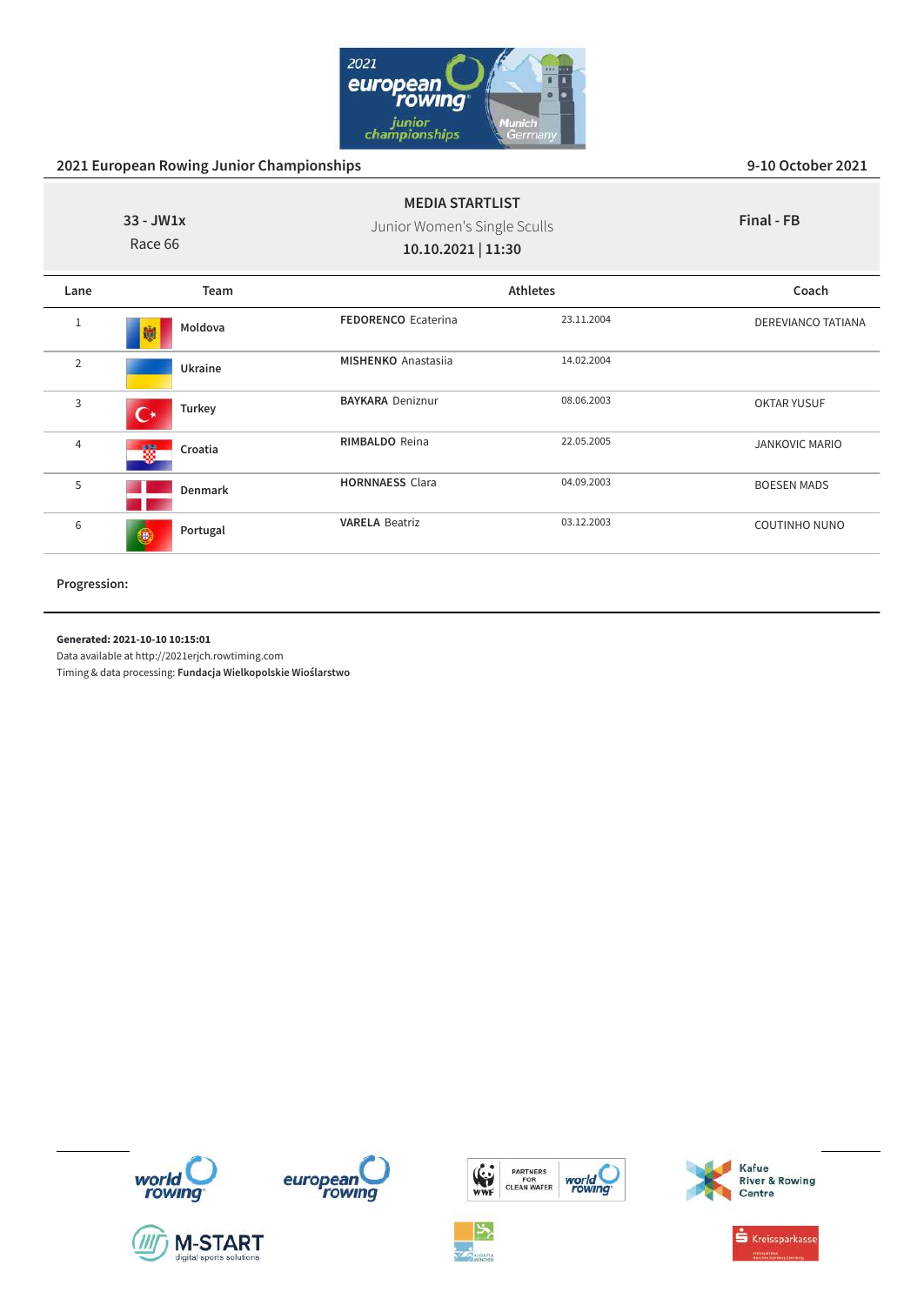

| $34 - JM1x$<br>Race 67 |                       | <b>MEDIA STARTLIST</b><br>Junior Men's Single Sculls<br>10.10.2021   11:35 |                 | Final - FB                             |
|------------------------|-----------------------|----------------------------------------------------------------------------|-----------------|----------------------------------------|
| Lane                   | Team                  |                                                                            | <b>Athletes</b> | Coach                                  |
| 1                      | <b>Bulgaria</b>       | YORDANOV Ivan                                                              | 21.09.2004      | ALEKSIEVA VESELINA                     |
| 2                      | Germany               | <b>GEYER Jakob</b>                                                         | 09.08.2004      | <b>HILBERT JONAS</b><br><b>FLORIAN</b> |
| 3                      | Slovenia              | POTOCNIK Gabrijel                                                          | 05.11.2004      | PIRIH MIHA                             |
| $\overline{4}$         | <b>Denmark</b>        | <b>WISHOLM</b> August Herman                                               | 21.10.2004      | <b>CHRISTIANSEN JENS</b>               |
| 5                      | Moldova<br>蹦          | <b>NAUMCIUC</b> Nichita                                                    | 15.06.2003      | DEREVIANCO FIODOR                      |
| 6                      | <b>Czech Republic</b> | <b>JEZEK Martin</b>                                                        | 28.08.2003      | <b>AKAI JOSEF</b>                      |

**Progression:**

#### **Generated: 2021-10-10 10:15:01**

Data available at http://2021erjch.rowtiming.com















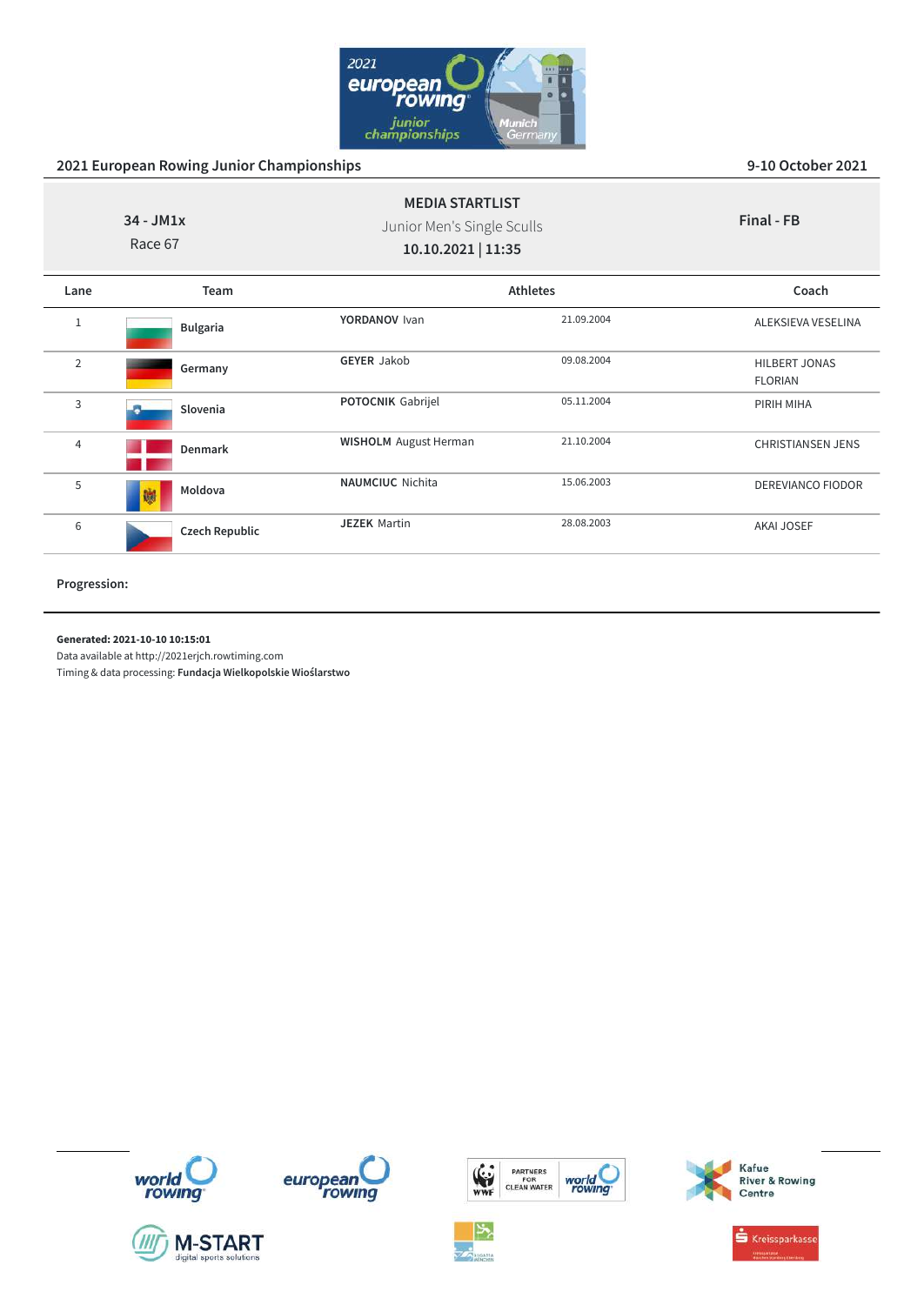

|                                                                                                | 2021 European Rowing Junior Championships | 9-10 October 2021                           |                          |                        |
|------------------------------------------------------------------------------------------------|-------------------------------------------|---------------------------------------------|--------------------------|------------------------|
| <b>MEDIA STARTLIST</b><br>$35 - JW2 -$<br>Junior Women's Pair<br>Race 68<br>10.10.2021   11:40 |                                           |                                             | Final - FB               |                        |
| Lane                                                                                           | <b>Team</b>                               |                                             | <b>Athletes</b>          | Coach                  |
|                                                                                                | Hungary                                   | (b) SANDOR Zsofia<br>(s) VIANDT Lena Lilian | 14.04.2004<br>26.11.2003 | <b>ALFOLDI ZOLTAN</b>  |
| $\overline{2}$                                                                                 | Moldova<br>鱜                              | (b) DOZORET Ana<br>(s) GRECINA Vera         | 08.08.2007<br>26.01.2007 | <b>BEZDETNYY VADIM</b> |
|                                                                                                |                                           |                                             |                          |                        |

**Progression:**

### **Generated: 2021-10-10 10:15:01**

Data available at http://2021erjch.rowtiming.com













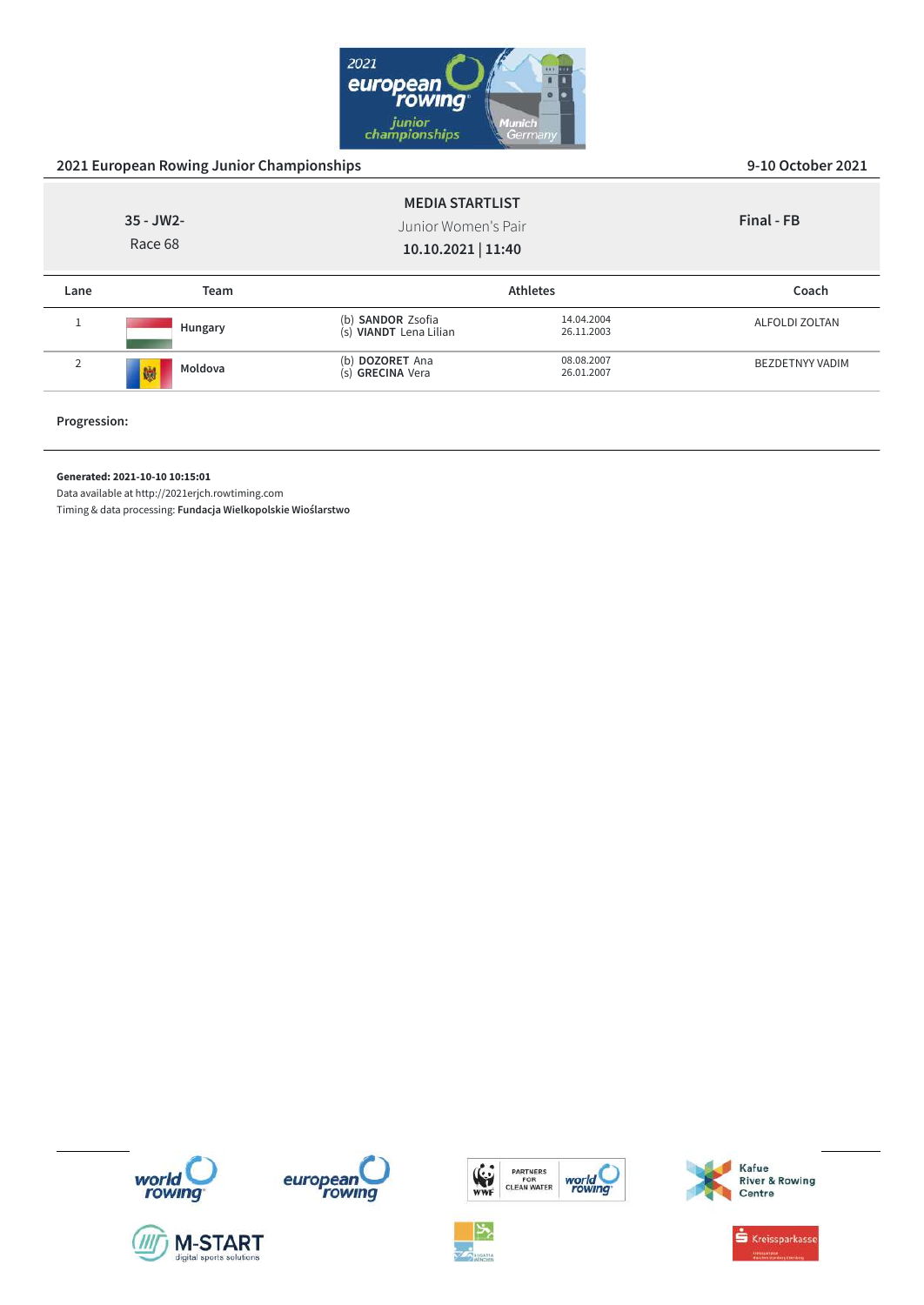

| $36 - JM2 -$<br>Race 69 |                 | <b>MEDIA STARTLIST</b><br>Junior Men's Pair<br>10.10.2021   11:45 |                          | Final - FB                     |
|-------------------------|-----------------|-------------------------------------------------------------------|--------------------------|--------------------------------|
| Lane                    | Team            |                                                                   | <b>Athletes</b>          | Coach                          |
|                         | Portugal<br>98. | (b) <b>FERREIRA</b> Andre<br>(s) SANTOS Joao                      | 25.02.2003<br>12.07.2003 | <b>COUTINHO NUNO</b>           |
| $\overline{2}$          | Austria         | (b) NGUYEN TIEN Teodor-Tan<br>(s) WAGNER Daniel                   | 29.11.2004<br>27.10.2004 | SANDHAEUGL KURT-<br>WOLFGANG   |
| 3                       | Germany         | (b) FISCHER Thorben<br>(s) KOEHLER Jamie                          | 02.11.2004<br>24.06.2004 | KUTSCHER GUIDO                 |
| 4                       | Greece          | (b) <b>BOURNOUTOS</b> Christos<br>(s) VELLIDIS Konstantinos       | 16.01.2003<br>05.02.2003 | POSTIGLIONE<br><b>GIOVANNI</b> |
| 5                       | 磷<br>Croatia    | (b) MORIC Niko<br>(s) PUH Lovre                                   | 25.04.2003<br>08.04.2004 | URLIC TONI                     |
| 6                       | Switzerland     | (b) ZAHNER Leon<br>(s) VONDER MUEHLL Donat                        | 08.03.2003<br>06.10.2003 | <b>NIEPMANN SIMON</b>          |

**Progression:**

#### **Generated: 2021-10-10 10:15:01**

Data available at http://2021erjch.rowtiming.com

Timing & data processing: **Fundacja Wielkopolskie Wioślarstwo**













Kafue<br>River & Rowing<br>Centre

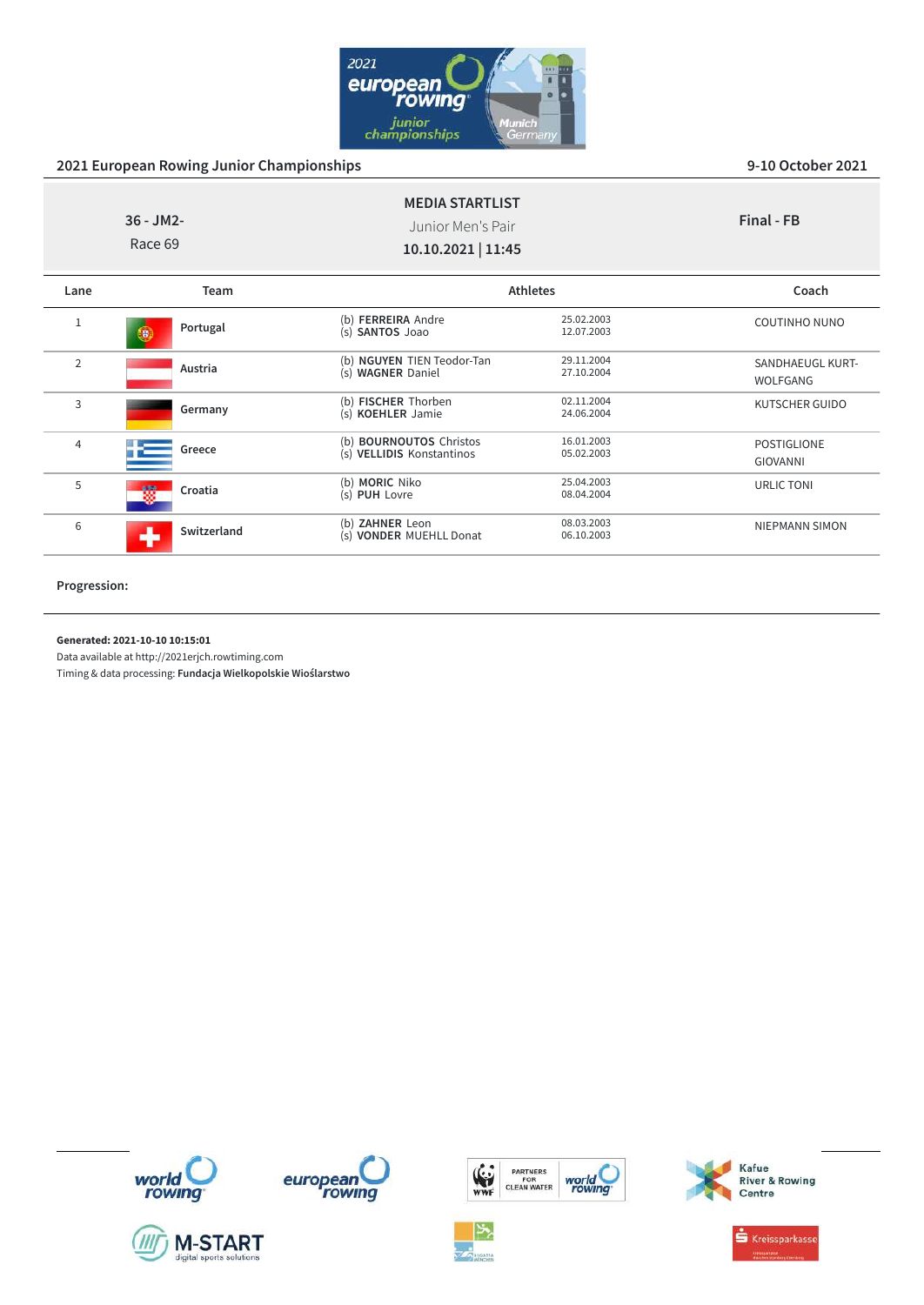

| 37 - JW2x<br>Race 70 |                | <b>MEDIA STARTLIST</b><br>Junior Women's Double Sculls<br>10.10.2021   11:50 |                          | Final - FB                |
|----------------------|----------------|------------------------------------------------------------------------------|--------------------------|---------------------------|
| Lane                 | Team           | <b>Athletes</b>                                                              |                          | Coach                     |
|                      | Switzerland    | (b) FAYD HERBE DE MAUDAVE Alexia<br>(s) LOETSCHER Flavia                     | 26.08.2003<br>28.12.2004 | HOWALD-BUOL<br>ANNA-MARIA |
| $\overline{2}$       | Germany        | (b) SCHOLZ Kristin<br>(s) SCHNEIDER Lea                                      | 14.06.2004<br>28.04.2003 | <b>UEBACHS PHILIPP</b>    |
| 3                    | Lithuania      | (b) KRYZEVICIUTE Saule<br>(s) JONUSAITE Ula                                  | 22.12.2004<br>26.07.2004 | <b>KLERAUSKAS SIGITAS</b> |
| 4                    | Czech Republic | (b) STUDENA Lenka<br>(s) <b>PAZOURKOVA</b> Zuzana                            | 11.01.2003<br>17.03.2003 | LITERA JAKUB              |
| 5                    | Austria        | (b) GUTSJAHR Emma<br>(s) SWOBODA Laura                                       | 05.08.2004<br>19.09.2003 | <b>GRUBER GERALD</b>      |
| 6                    | Latvia         | (b) VELICKO Ance<br>(s) LORENCE Gabriela                                     | 12.11.2003<br>04.11.2003 | <b>KRUEZE ILZE</b>        |

**Progression:**

#### **Generated: 2021-10-10 10:15:01**

Data available at http://2021erjch.rowtiming.com















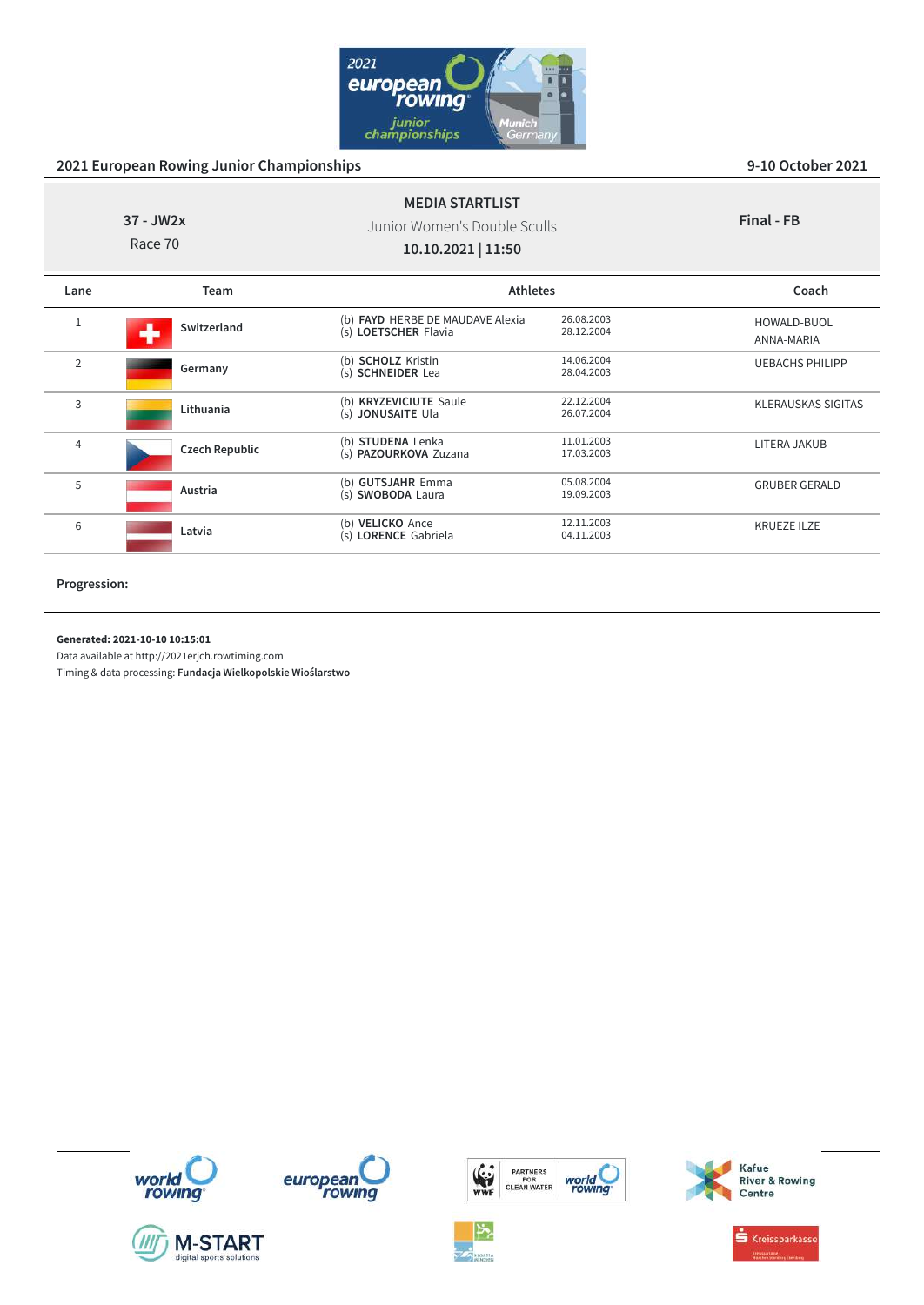

| 38 - JM2x<br>Race 71 |             | <b>MEDIA STARTLIST</b><br>Junior Men's Double Sculls<br>10.10.2021   11:55 |                          | Final - FB                             |
|----------------------|-------------|----------------------------------------------------------------------------|--------------------------|----------------------------------------|
| Lane                 | Team        |                                                                            | <b>Athletes</b>          | Coach                                  |
|                      | Denmark     | (b) CHRISTENSEN Casper<br>(s) KALISZAN Leander                             | 04.07.2003<br>10.07.2003 |                                        |
| $\overline{2}$       | Ukraine     | (b) <b>PARUBOK</b> Yaroslav<br>(s) KIRIEIEV Ilia                           | 12.05.2003<br>21.08.2004 | YAKHNIIENKO<br>OLEKSANDR               |
| 3                    | Norway      | (b) LOHNE Ulrik Pharo<br>(s) LOEKEN Trygve Bye                             | 09.05.2004<br>22.04.2003 | <b>TORGERSEN TOM</b>                   |
| $\overline{4}$       | Italy       | (b) BERGAMIN Emanuele<br>(s) DRI Marco                                     | 20.05.2003<br>09.02.2004 | <b>MIGLIARO SIMONE</b><br><b>MARCO</b> |
| 5                    | Switzerland | (b) ZISWILER Sebastian<br>(s) <b>BANNWART</b> Alexander                    | 14.08.2004<br>03.12.2004 | <b>FAULKNER JOHN</b>                   |
| 6                    | Lithuania   | (b) DAUNORAS Dzeraldas<br>(s) VALASEVICIUS Benas                           | 15.08.2003<br>02.09.2003 | STRISKA VIDMANTAS                      |

**Progression:**

### **Generated: 2021-10-10 10:15:01**

Data available at http://2021erjch.rowtiming.com













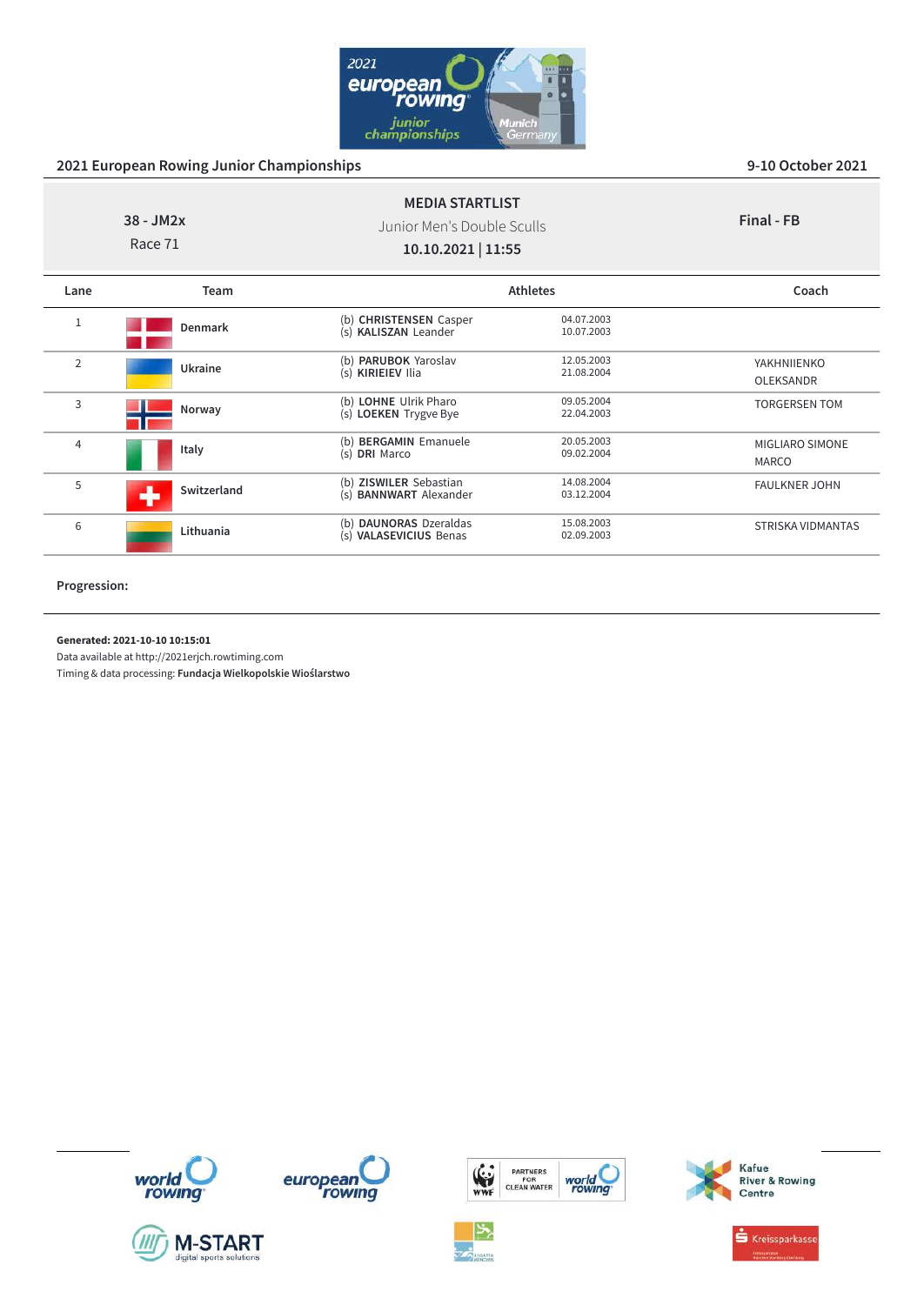

PLAUSKA TOMAS

GRUBER JAN

| $40 - JM4 -$<br>Race 72 |             | <b>MEDIA STARTLIST</b><br>Junior Men's Four<br>10.10.2021   12:00                                                        |                                                      | Final - FB                            |
|-------------------------|-------------|--------------------------------------------------------------------------------------------------------------------------|------------------------------------------------------|---------------------------------------|
| Lane                    | <b>Team</b> |                                                                                                                          | <b>Athletes</b>                                      | Coach                                 |
| 1                       | Ukraine     | <b>KYRYCHEVSKYI Ihor</b><br>(b)<br>(2)<br><b>DEINEKO</b> Mykhailo<br>(3) CHYKANOV Illia<br>MAZEPA Ihor<br>(s)            | 08.06.2004<br>02.06.2003<br>02.08.2006<br>20.01.2005 | <b>CHYKANOV SERGIY</b>                |
| $\overline{2}$          | Poland      | (b) KLODZINSKI Maciej<br>KRAJEWSKI Jakub<br>(2)<br><b>SKICA Maksymilian</b><br>3<br><b>NOWAKOWSKI Jakub</b><br>(s)       | 30.01.2003<br>03.02.2003<br>29.08.2003<br>09.05.2003 | <b>BELKA ANETA</b>                    |
| 3                       | Greece      | (b) ADAM Panagiotis<br>PAPADOPOULOS Georgios<br>(2)<br><b>KARETSOS Andreas</b><br>(3)<br><b>GEORGIOU</b> Spyridon<br>(s) | 05.10.2004<br>14.04.2003<br>28.03.2003<br>17.12.2003 | <b>POSTIGLIONE</b><br><b>GIOVANNI</b> |
| $\overline{4}$          | Switzerland | (b) SUERO SANTANA Shamall<br><b>RUCHTI Robin</b><br>(2)<br>(3)<br><b>FREI Jonas</b><br><b>CHAMBERS Nicolas</b><br>(s)    | 12.06.2003<br>10.06.2004<br>25.06.2004<br>01.01.2005 | NIEPMANN SIMON                        |

(b) **URBONAS** Ignas 24.12.2003 (2) **ROMERIS** Deimantas 21.03.2003 (3) **BRUSOKAS** Paulius 14.10.2003 (s) **SAPARAVICIUS** Jonas 18.09.2003

(b) **LOZEK** Samuel 20.09.2003 (2) **KREJCI** Richard 26.04.2003 (3) **BARTEK** Martin 01.01.2003 (s) **ZINDULKA** Michal 04.02.2003

### **Progression:**

**Generated: 2021-10-10 10:15:01**

<sup>5</sup> **Lithuania**

<sup>6</sup> **Czech Republic**

Data available at http://2021erjch.rowtiming.com















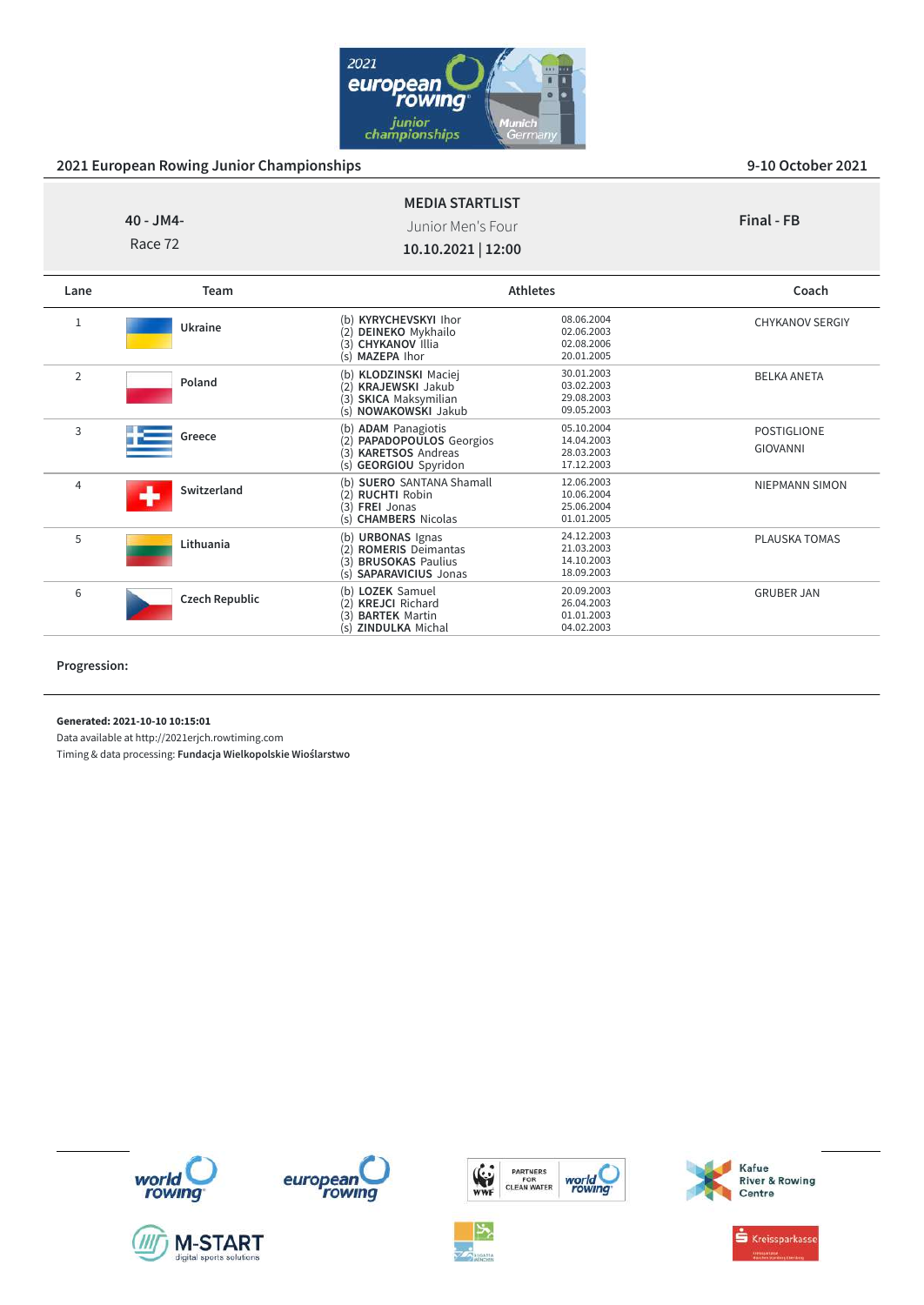

#### **41 - JW4x** Race 73 **MEDIA STARTLIST** Junior Women's Quadruple Sculls **10.10.2021 | 12:05 Final - FB Lane Team Athletes Coach** <sup>1</sup> **Denmark** (b) **OLESEN** Cathrine 21.06.2003 (2) **FRELTOFT** Clara 25.03.2004 (3) **BECH** Iben 2001<br>(3) **BECH** Iben 21.12.2003<br>(5) **KOFOED** Astrid Kirstine 27.01.2004 (s) **KOFOED** Astrid Kirstine <sup>2</sup> **Hungary** (b) **PADAR** Luca 21.10.2005<br>
(2) **BAGO** Zsofia 09.06.2003<br>
(3) **FLEK** Boglarka 10.09.2003 (2) **BAGO** Zsofia 09.06.2003 (3) **ELEK** Boglarka 10.09.2003 (s) **HARSANYI** Viktoria 01.05.2003 FICSOR LASZLO <sup>3</sup> **Serbia** (b) **JAKOVLJEVIC** Snezana 16.12.2003<br>
(2) **TESMANOVIC** Ljubica 03.07.2004<br>
(3) **ERIC** Jelena 01.08.2004 (2) **TESMANOVIC** Ljubica 03.07.2004 (3) **ERIC** Jelena 01.08.2004 (s) **POLEKSIC** Andrea 11.10.2004 RADOVANOVIC DANILO

(b) **KUIPER** Luna 27.09.2005 **KOOI** Liza 15.07.2004<br> **CARRIERE** Amely 13.06.2005<br> **LIEMBERG** Louise 07.12.2003 (3) **CARRIERE** Amely 13.06.2005 (s) **LIEMBERG** Louise 07.12.2003

**Progression:**

**Generated: 2021-10-10 10:15:01**

Data available at http://2021erjch.rowtiming.com

<sup>4</sup> **Netherlands**















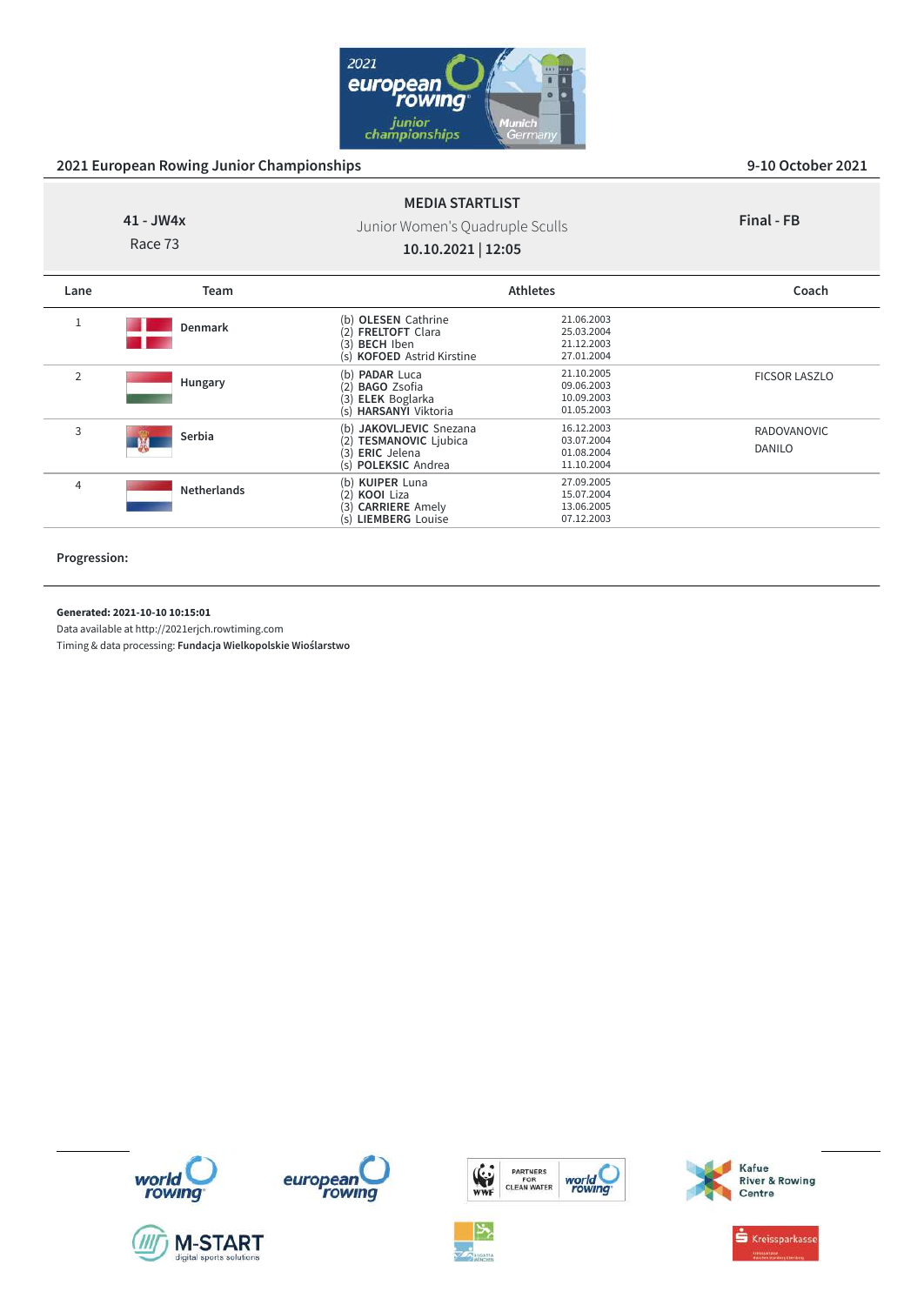

**Final - FB**

# **42 - JM4x**

Race 74

# Junior Men's Quadruple Sculls **10.10.2021 | 12:10**

**MEDIA STARTLIST**

| Lane           | Team            |                                                                                                                                    | <b>Athletes</b>                                      | Coach                 |
|----------------|-----------------|------------------------------------------------------------------------------------------------------------------------------------|------------------------------------------------------|-----------------------|
|                | Hungary         | <b>DRAVUCZ Mate</b><br><b>FOLDESI Bence</b><br>(2)<br><b>NAGY Balint Bendeguz</b><br>(3)<br>(s) <b>BOROS</b> Oliver                | 10.10.2004<br>05.05.2003<br>21.01.2003<br>10.07.2004 | <b>PERGEL LASZLO</b>  |
| $\overline{2}$ | Norway          | (b) REFSUM Erlend Devold<br><b>TINDLUND</b> Alexander Blom<br>(2)<br><b>HELTNE</b> Hampus Erik<br>(3)<br>(s) THIME Marius Antonsen | 12.05.2004<br>12.07.2003<br>07.02.2003<br>07.06.2004 | <b>TORGERSEN TOM</b>  |
| 3              | <b>Bulgaria</b> | (b) NESHEV Hristo<br><b>SHUNTOV Vasil</b><br>(2)<br>(3) MUTICH Stefan<br>(s) TABAKOV Ivan                                          | 13.10.2003<br>20.09.2003<br>16.06.2004<br>10.10.2003 | NEYKOVA RUMYANA       |
| $\overline{4}$ | Romania         | (b) <b>BADEA</b> Ovidiu Cristian<br>(2) NITAN Alexandru<br>(3) GROZA Petrsor-Darius<br>(s) <b>BUZDUGAN</b> Alin Vasile             | 04.01.2004<br>13.05.2003<br>06.04.2003<br>06.03.2004 | <b>MALIS CRISTIAN</b> |
| 5              | Poland          | (b) SLIWINSKI Piotr<br><b>CZEKANOWICZ Igor</b><br>(2)<br>(3) HOFFMANN Grzegorz<br>(s) RANDA Michal                                 | 31.10.2004<br>04.02.2004<br>26.04.2004<br>23.06.2004 | KAMOLA BLAZEJ         |

**Progression:**

**Generated: 2021-10-10 10:15:01**

Data available at http://2021erjch.rowtiming.com

Timing & data processing: **Fundacja Wielkopolskie Wioślarstwo**











PARTNERS<br>FOR<br>CLEAN WATER

world<br>rowing





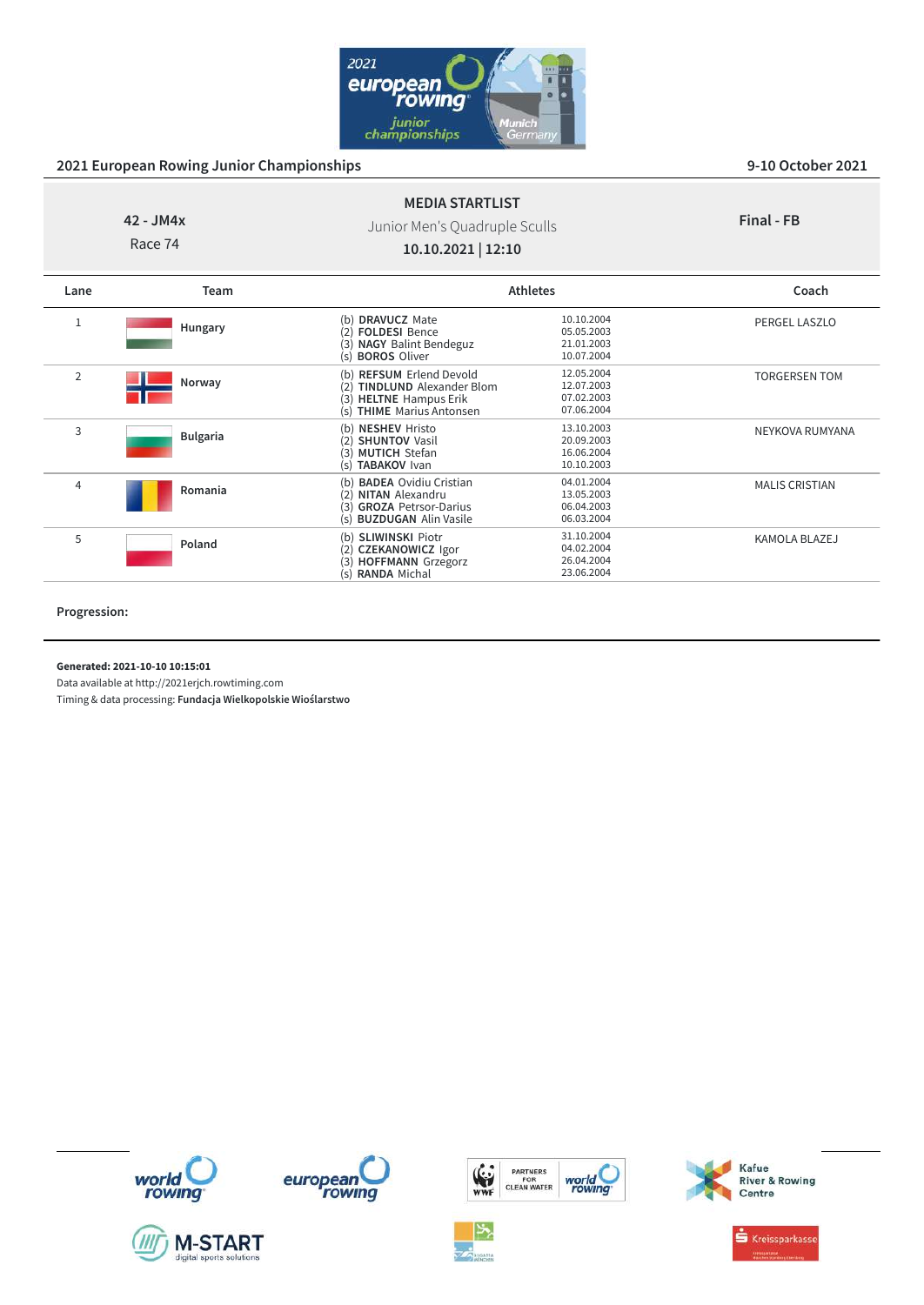

|                      | <b>MEDIA STARTLIST</b>                   |            |
|----------------------|------------------------------------------|------------|
| 44 - JM8+<br>Race 75 | Junior Men's Eight<br>10.10.2021   12:15 | Final - FB |
|                      |                                          |            |

| Lane           | Team               |                                                                                                                                                                                                                                                                                              | <b>Athletes</b>                                                                                                            | Coach                         |
|----------------|--------------------|----------------------------------------------------------------------------------------------------------------------------------------------------------------------------------------------------------------------------------------------------------------------------------------------|----------------------------------------------------------------------------------------------------------------------------|-------------------------------|
| 1              | Norway             | (b) VEVATNE Lars Eirik<br>(2) ODFJELL Erik<br><b>DUESUND Martin Nilsson</b><br>3)<br>(4) SKAGE Eirik<br><b>RYPDAL Tallak Jakobsen</b><br>(5)<br><b>BREIVIK Ask Christensen</b><br>(6)<br>(7)<br><b>VIK Marius Gjerde</b><br><b>GRIEG</b> Johan Fredrik Tefte<br>s)<br>(c) FISKERSTRAND Eirik | 22.07.2003<br>10.01.2003<br>25.07.2004<br>05.11.2004<br>30.05.2003<br>11.07.2003<br>03.10.2003<br>05.09.2003<br>02.09.2008 | <b>FISKERSTRAND</b><br>ANDERS |
| $\overline{2}$ | Hungary            | (b) ARVAI Peter<br>(2) KOSA Andras<br>3)<br><b>NAGY</b> Gergely Zoltan<br>(4) KUNSTAR Simon<br>(5) NAGYSZOKOLYAI Aron<br><b>GOSZTOLA Balazs</b><br>(6)<br><b>KOVACS Sandor</b><br>(7)<br><b>BELAN</b> Bendeguz<br>s)<br><b>SZABO</b> Zeteny Jozsef<br>(c)                                    | 15.08.2003<br>12.06.2003<br>28.07.2003<br>09.12.2005<br>29.06.2003<br>27.08.2003<br>02.05.2003<br>04.06.2003<br>31.12.2004 | DANI ZSOLT                    |
| 3              | <b>Netherlands</b> | (b) <b>IMMEKER</b> Jelmer<br>(2) WILTENBURG Erwin<br>(3)<br>DE GOOIJER Casper<br><b>BROEK</b> Jeppe<br>(4)<br>(5) GRAHAM James<br>VAN DEN EERENBEEMT Ben<br>(6)<br>(7)<br>PEROTTI Gianni<br>VAN DEN HOOGEN Gunnar<br>S)<br><b>MOMMERSTEEG Olga</b><br>(C)                                    | 17.12.2004<br>21.01.2004<br>12.04.2004<br>10.05.2004<br>12.01.2004<br>08.10.2004<br>06.05.2004<br>26.02.2004<br>09.07.2003 | <b>STOHR WILLEM</b>           |

**Progression:**

**Generated: 2021-10-10 10:15:01**

Data available at http://2021erjch.rowtiming.com













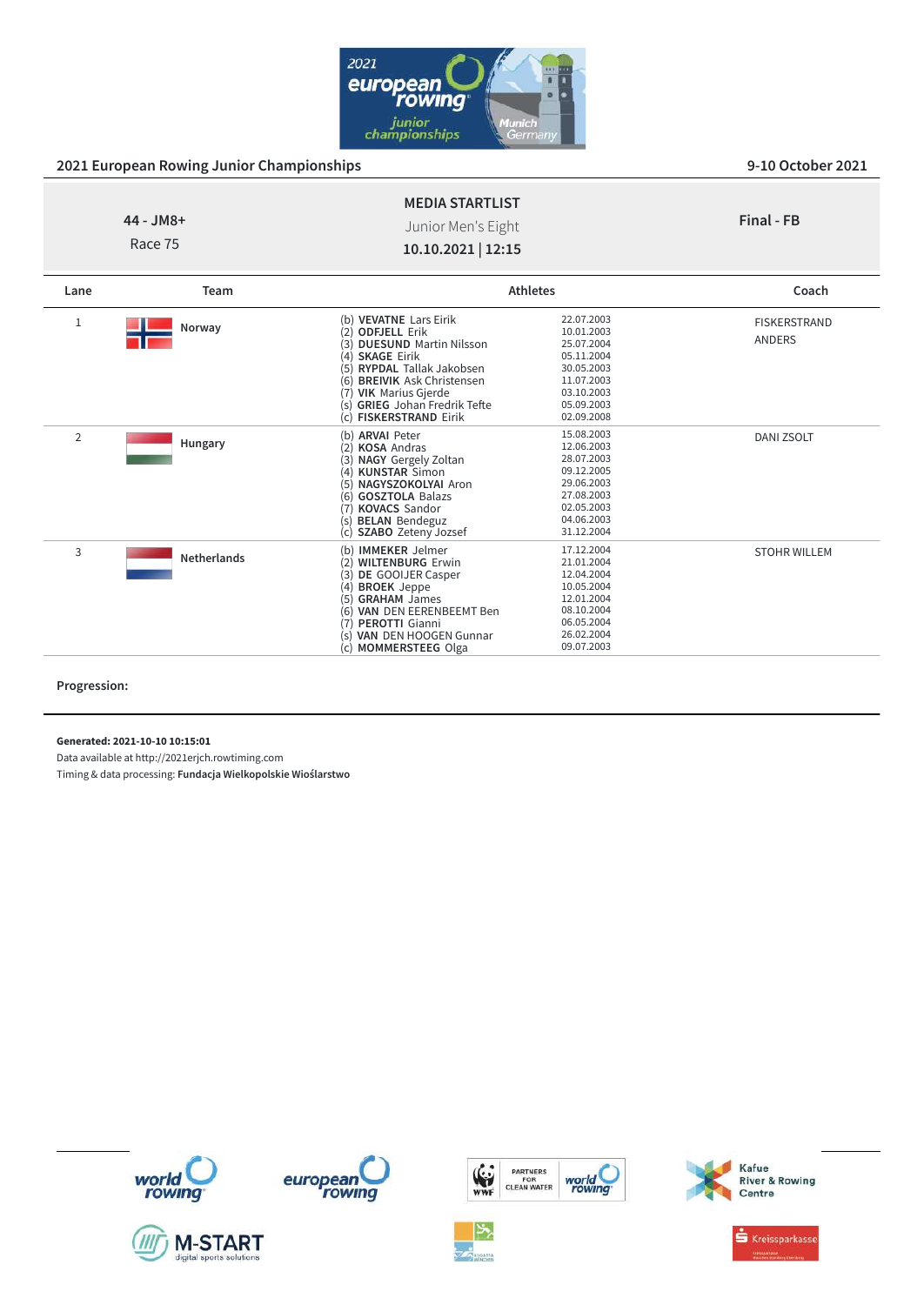

ALFOLDI ZOLTAN

#### **31 - JW4+** Race 76 **MEDIA STARTLIST** Junior Women's Coxed Four **10.10.2021 | 12:26 Final - F Lane Team Athletes Coach** <sup>1</sup> **Ukraine [DNS]** (b) **BARLADIAN** Tetiana 06.10.2005 (2) **BONDAR** Dariia 06.12.2004 (3) **USTIUZHANINA** Anastasiia 23.04.2003 (s) **USTIUZHANINA** Kateryna 23.04.2003<br>
(c) **MAZEPA** lhor 20.01.2005 (c) **MAZEPA** Ihor TYMKO KYRYLO 2 **Italy** (b) **CALABRESE** Vittoria 11.12.2004<br>(2) **MONTEGGIA** Caterina 09.11.2004 (3) **SPIRITO** Aurora 07.11.2005 (s) **CODATO** Alice 26.09.2003 (c) **BARILI** Martina 15.06.2003 CALABRESE GIOVANNI <sup>3</sup> **Germany** (**b**) **FIEDELIUS** Miriam 29.01.2004<br>
(2) **EDEL** Leticia 29.07.2004<br>
(3) **RISTOW** Leonie 16.02.2004 **EDEL** Leticia 29.07.2004<br> **RISTOW** Leonie 16.02.2004 KUTSCHER GUIDO

(3) **RISTOW** Leonie 16.02.2004 (s) **LEBAHN** Michelle 09.06.2004 (c) **GUENDUEZ** Alev 16.10.2004

(**b**) **HARSANYI** Orsolya 01.05.2003<br>
(2) **ANGYAL** Zsofia 25.08.2004<br>
(3) **BALAZS** Szonja 13.07.2004 (2) **ANGYAL** Zsofia 25.08.2004 (3) **BALAZS** Szonja 13.07.2004 (s) **FAZEKAS** Fanni 18.11.2003<br>
(c) **MAJSA** Klaudia 18.11.2006

(c) **MAJSA** Klaudia

#### **Progression:**

**Generated: 2021-10-10 10:15:01**

<sup>4</sup> **Hungary**

Data available at http://2021erjch.rowtiming.com













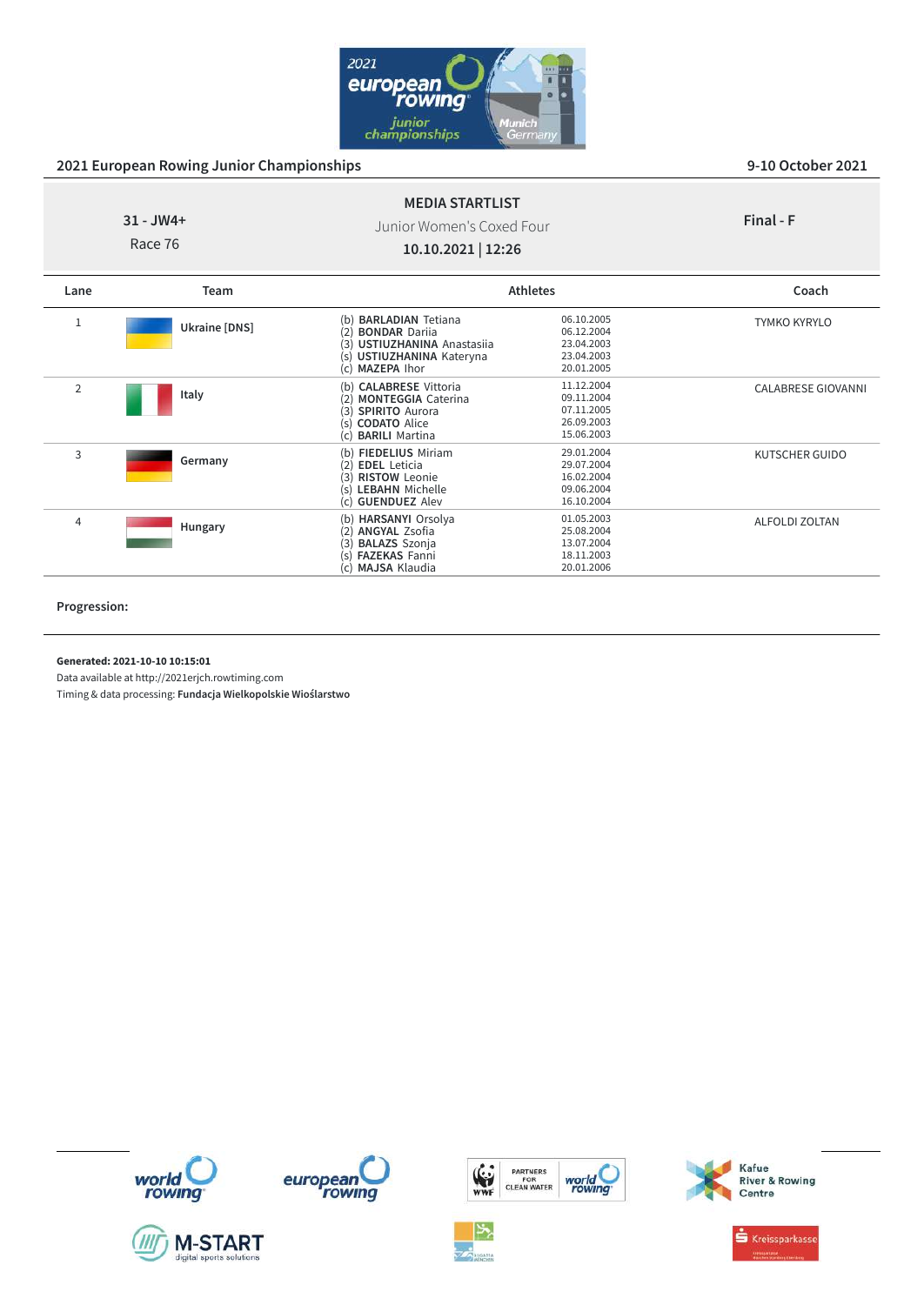

BADULIN VITALY

SIMON TAMAS

RAYEVSKA VIKTORIYA

#### **32 - JM4+** Race 77 **MEDIA STARTLIST** Junior Men's Coxed Four **10.10.2021 | 12:36 Final - F Lane Team Athletes Coach** <sup>1</sup> **Czech Republic** (b) **VANCURA** Jakub 18.09.2004 (2) **LOHNICKY** Matej 16.08.2003 (3) **KREJCIR** Samuel **1996**<br>
(3) **KREJCIR** Samuel **02.01.2004**<br>
(5) **RYCHNOVSKY** Matyas **10.07.2004** (s) **RYCHNOVSKY** Matyas 10.07.2004<br>(c) LUKOSIK Filip 15.05.2006 (c) **LUKOSIK** Filip 15.05.2006 LITERA JAKUB <sup>2</sup> **Germany** (**b**) **STROZYK** Fynn<br>
(**2**) **VAN** BEEM Lennart 26.12.2003 (3) **ACHTERFELD** Sven<br>
(3) **ACHTERFELD** Sven<br>
(5) **ROSENDAHL** Janne Fynn<br>
28.01.2003 (s) **ROSENDAHL** Janne Fynn 28.01.2003<br>
(c) **WADEWITZ** Tim 12.10.2004 (c) **WADEWITZ** Tim 12.10.2004 NEUHAUS LEONIE 3 **Italy** (**b) PAPPALETTERA** Emilio 20.01.2003<br>
(2) **PAPPALEPORE** Simone 26.09.2003<br>
(3) **VICINO** Luca 08.01.2004 **PAPPALEPORE** Simone 26.09.2003<br>VICINO Luca 08.01.2004 **VICINO** Luca 08.01.2004<br> **VICINO** Marco 08.01.2004 (s) **VICINO** Marco 08.01.2004<br>
(c) **PAGLIARO** Andrea 08.01.2007 (c) **PAGLIARO** Andrea BRAGHIROLI GABRIELE

(**b) BEKNAZAROV** Ilia 26.02.2004<br>
(2) **SHEKHOVTSOV** Nikita 16.07.2003<br>
(3) **PIDGAETS** Mikhail 24.12.2003 **SHEKHOVTSOV** Nikita 16.07.2003<br> **PIDGAETS** Mikhail 24.12.2003 (3) **PIDGAETS** Mikhail 24.12.2003 **NOSENKOV** Ivan 23.08.2003<br> **KIIBENEV** Daniil 05.03.2004

(b) **GESZTI** Attila Krisztian 19.05.2004<br>(2) **DEDEYAN** Narek Szevak 26.01.2004 (2) **DEDEYAN** Narek Szevak 26.01.2004 (3) **KOVACS** Gergo Ferenc 02.03.2004 (s) **KISS** Bence Gabor 23.07.2004<br>
(c) **TEMESI** Dominik Bela 214.05.2007

(b) **NITKO** Yaroslav 28.07.2003<br>
(2) **POKRYSHKA** Roman 20.04.2004<br>
(3) **RUDENKO** Roman 08.07.2004 **POKRYSHKA** Roman 20.04.2004<br> **RUDENKO** Roman 08.07.2004 **RUDENKO** Roman 08.07.2004<br> **HAIDAR** Mark 11.08.2005 (s) **HAIDAR** Mark 11.08.2005<br>
(c) **KYRYCHEVSKYI** Ihor 08.06.2004

(c) **KURENEV** Daniil 05.03.2004

(c) **TEMESI** Dominik Bela 14.05.2007

KYRYCHEVSKYI Ihor

**Progression:**

**Generated: 2021-10-10 10:15:01**

<sup>4</sup> **Russia**

<sup>5</sup> **Hungary**

<sup>6</sup> **Ukraine**

Data available at http://2021erjch.rowtiming.com Timing & data processing: **Fundacja Wielkopolskie Wioślarstwo**













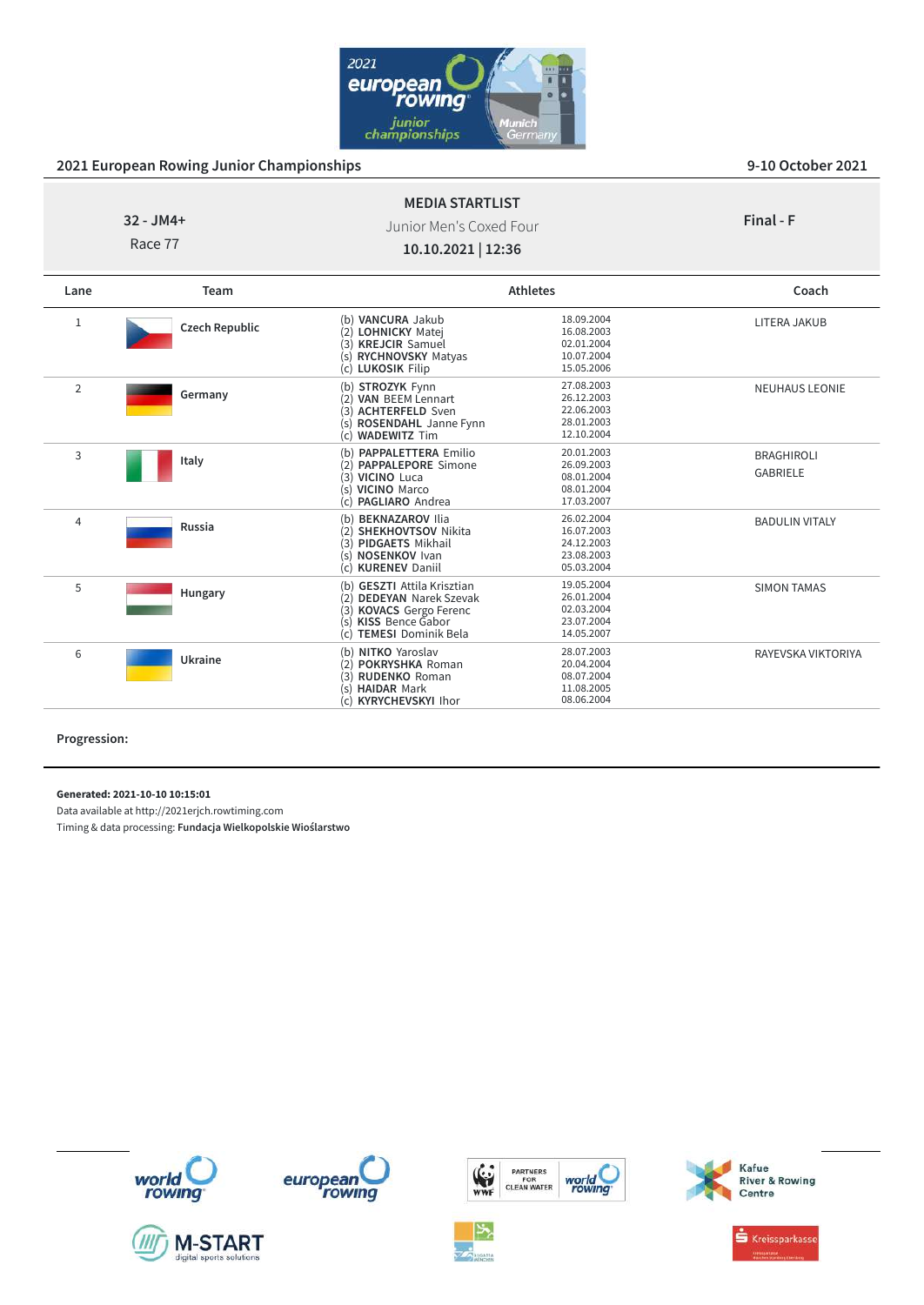

| $33 - JW1x$<br>Race 78 |                       | <b>MEDIA STARTLIST</b><br>Junior Women's Single Sculls<br>10.10.2021   12:48 |            | Final - FA                             |
|------------------------|-----------------------|------------------------------------------------------------------------------|------------|----------------------------------------|
| Lane                   | Team                  | <b>Athletes</b>                                                              |            | Coach                                  |
| $\mathbf{1}$           | Latvia                | <b>RUMPE</b> Laine                                                           | 05.06.2003 | <b>KRUEZE ILZE</b>                     |
| $\overline{2}$         | Greece                | <b>LEVENTELLI Eleni Marina</b>                                               | 23.07.2004 | <b>POSTIGLIONE</b><br><b>GIOVANNI</b>  |
| 3                      | Switzerland           | <b>JANZEN</b> Aurelia-Maxima                                                 | 27.12.2003 | <b>STECKER KLAUS-</b><br><b>DIETER</b> |
| $\overline{4}$         | <b>Netherlands</b>    | VAN DER MOLEN Phaedra                                                        | 13.06.2003 | DE GANS JAN-FRITS                      |
| 5                      | Italy                 | <b>CLERICI</b> Giulia                                                        | 31.03.2003 | TABACCO ALBERTO                        |
| 6                      | <b>Czech Republic</b> | <b>VLCKOVA</b> Tereza                                                        | 03.01.2003 | <b>BLECHA PETR</b>                     |

**Progression:**

#### **Generated: 2021-10-10 10:15:01**

Data available at http://2021erjch.rowtiming.com















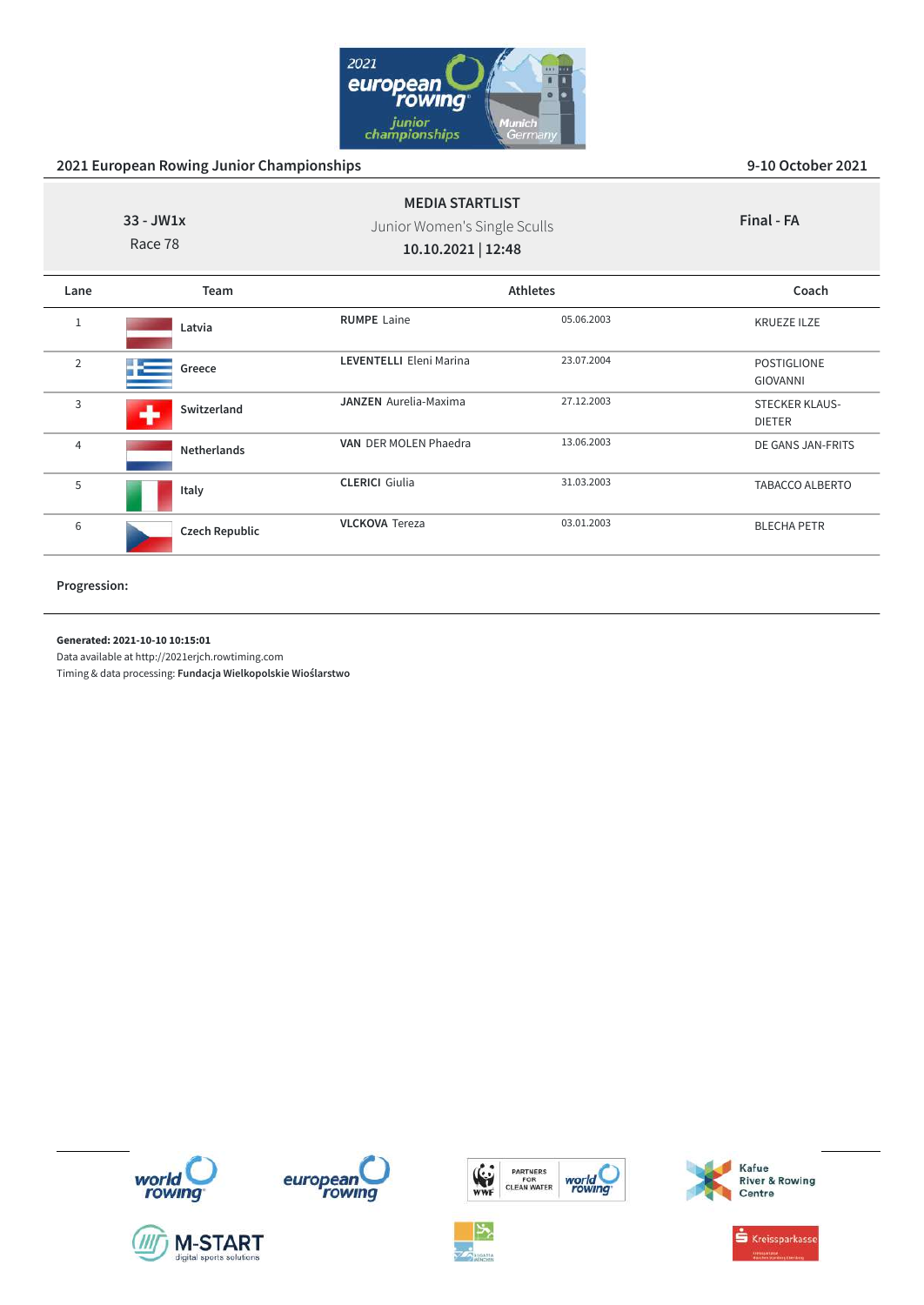

| $34 - JM1x$<br>Race 79 |                          | <b>MEDIA STARTLIST</b><br>Junior Men's Single Sculls<br>10.10.2021   13:00 |                 | Final - FA               |
|------------------------|--------------------------|----------------------------------------------------------------------------|-----------------|--------------------------|
| Lane                   | Team                     |                                                                            | <b>Athletes</b> | Coach                    |
| $1\,$                  | Lithuania                | <b>JUSKEVICIUS Povilas</b>                                                 | 05.02.2003      | <b>SUNKLODAS KAROLIS</b> |
| $\overline{2}$         | Poland                   | <b>WOZNIAK Jakub</b>                                                       | 10.08.2003      | <b>REWERS MIROSLAW</b>   |
| 3                      | Turkey<br>$\mathfrak{c}$ | <b>KARA Eren</b>                                                           | 21.03.2004      | <b>SAYTAN TARIK</b>      |
| 4                      | Belgium                  | <b>ANDRIES Aaron</b>                                                       | 21.05.2003      |                          |
| 5                      | Greece                   | <b>EXARCHOU lasonas</b>                                                    | 09.07.2003      | POSTIGLIONE<br>GIOVANNI  |
| 6                      | Italy                    | <b>PRATI Marco</b>                                                         | 01.04.2004      | DINARDO PAOLO            |

**Progression:**

#### **Generated: 2021-10-10 10:15:01**

Data available at http://2021erjch.rowtiming.com











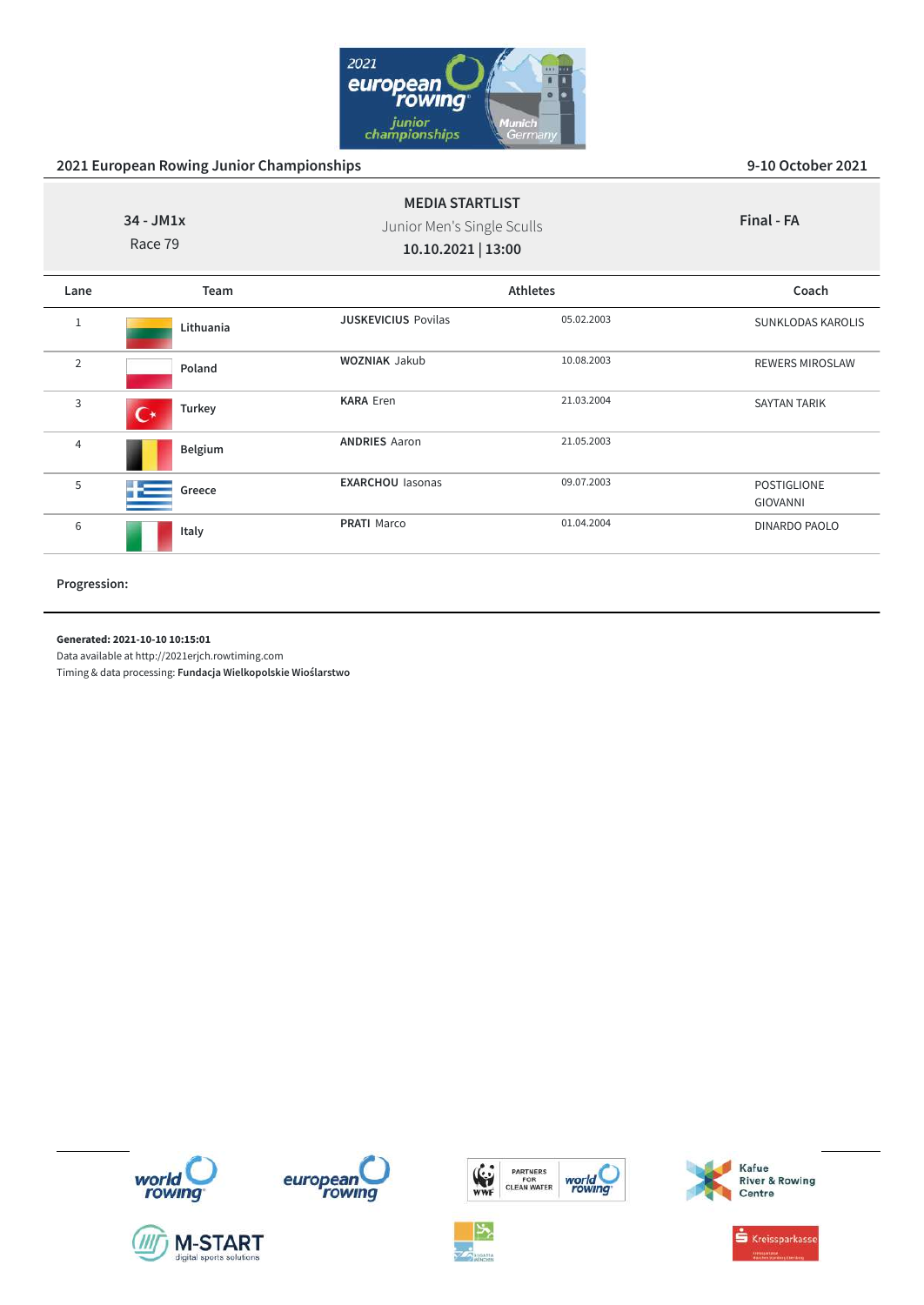

| $35 - JW2 -$<br>Race 80 |                    | <b>MEDIA STARTLIST</b><br>Junior Women's Pair<br>10.10.2021   13:12 |                          | Final - FA              |
|-------------------------|--------------------|---------------------------------------------------------------------|--------------------------|-------------------------|
| Lane                    | Team               |                                                                     | <b>Athletes</b>          | Coach                   |
| $\mathbf{1}$            | Austria            | (b) DANNINGER Sophie<br>(s) HAIDER Greta                            | 07.06.2003<br>18.04.2005 | <b>MATE DANIEL</b>      |
| $\overline{2}$          | Turkey             | (b) AKKAY Aslihan<br>(s) ULGEY Ruken                                | 17.07.2003<br>07.04.2003 | <b>OKTAR YUSUF</b>      |
| 3                       | Germany            | (b) FISCHER Franziska<br>(s) CARIUS Elena                           | 07.02.2003<br>08.06.2003 | <b>NAUMANN THOMAS</b>   |
| 4                       | Romania            | (b) STOICA Georgelia<br>(s) DRAM Mihaela-Cosmina                    | 14.11.2003<br>22.10.2003 | <b>GRIJUC MARIAN</b>    |
| 5                       | <b>Netherlands</b> | (b) <b>BOUMAN</b> Minou<br>(s) STRAATHOF Demi                       | 16.07.2004<br>15.06.2004 |                         |
| 6                       | Italy              | (b) NASELLI Sofia<br>(s) SCARPELLO Martina                          | 12.08.2005<br>04.11.2004 | <b>VITALE BENEDETTO</b> |

**Progression:**

#### **Generated: 2021-10-10 10:15:01**

Data available at http://2021erjch.rowtiming.com















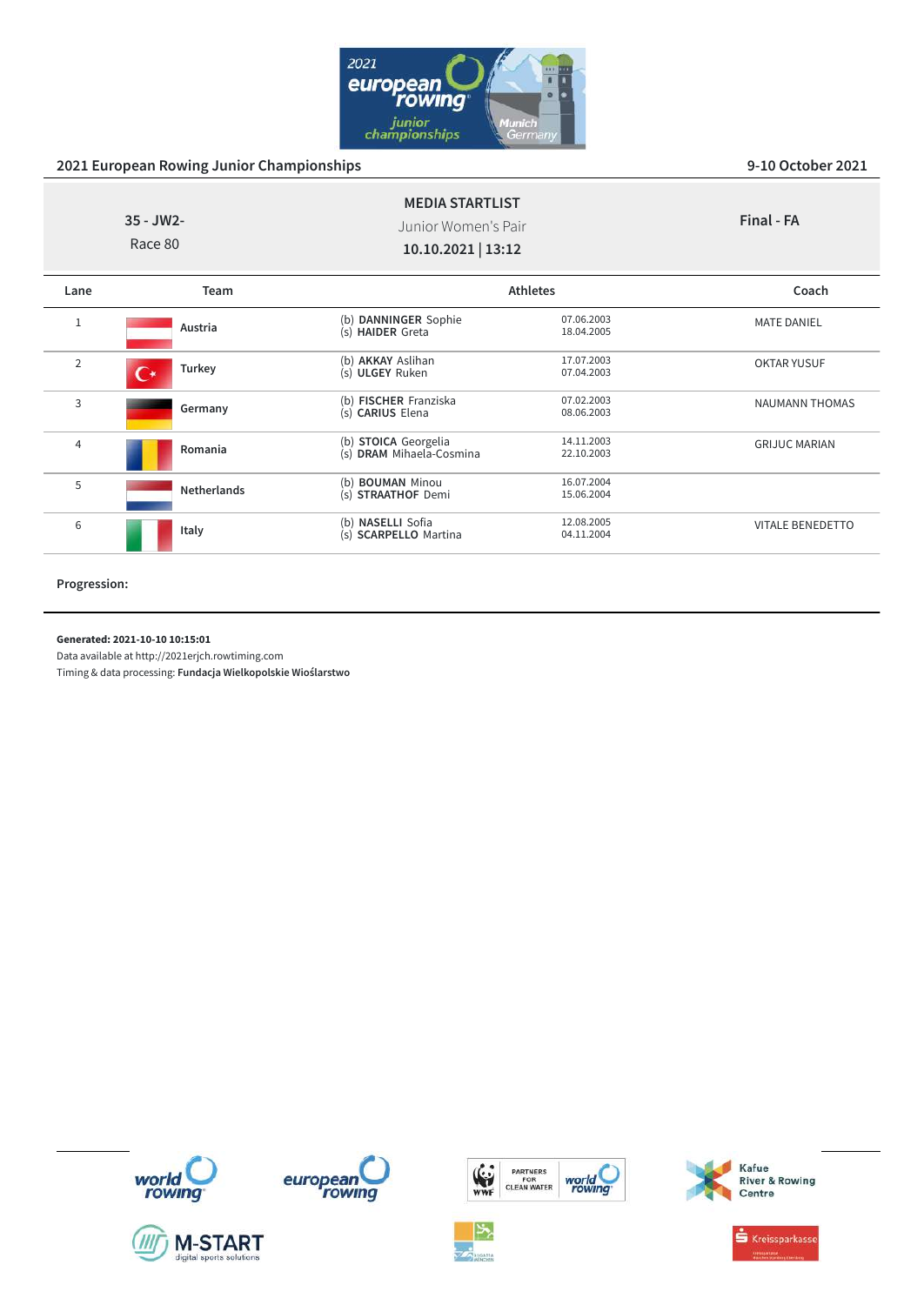

|                | $36 - JM2$ -<br>Race 81 | <b>MEDIA STARTLIST</b><br>Junior Men's Pair<br>10.10.2021   13:24 |                          | Final - FA            |
|----------------|-------------------------|-------------------------------------------------------------------|--------------------------|-----------------------|
| Lane           | Team                    |                                                                   | <b>Athletes</b>          | Coach                 |
| $\mathbf{1}$   | <b>Belarus</b>          | (b) KOPA Mikhail<br>(s) LISOUSKI Yauheni                          | 04.09.2003<br>12.12.2003 | <b>ZALATAROU YURY</b> |
| $\overline{2}$ | <b>Bulgaria</b>         | (b) MALINOV Tsvetomir<br>(s) YANKULOV Ivan                        | 23.02.2003<br>19.12.2003 | ALEKSIEVA VESELINA    |
| 3              | Norway                  | (b) WERGELAND Aksel<br>(s) <b>BJORVIK</b> Einar                   | 09.01.2003<br>09.09.2003 | <b>ODFJELL TORE</b>   |
| $\overline{4}$ | Romania                 | (b) AXINTOI Andrei-Petrisor<br>(s) NUTESCU Iliuta-Leontin         | 01.12.2003<br>16.07.2004 | <b>MALIS CRISTIAN</b> |
| 5              | Poland                  | (b) LEWICKI Tomasz<br>(s) SOBECKI Fryderyk                        | 01.09.2003<br>05.09.2003 | <b>BELKA ANETA</b>    |
| 6              | Slovenia                | (b) ZAVRSNIK Arne<br>(s) <b>BRGLEZ</b> Jakob                      | 31.03.2005<br>19.03.2004 | <b>ILAR JAN</b>       |

**Progression:**

#### **Generated: 2021-10-10 10:15:01**

Data available at http://2021erjch.rowtiming.com













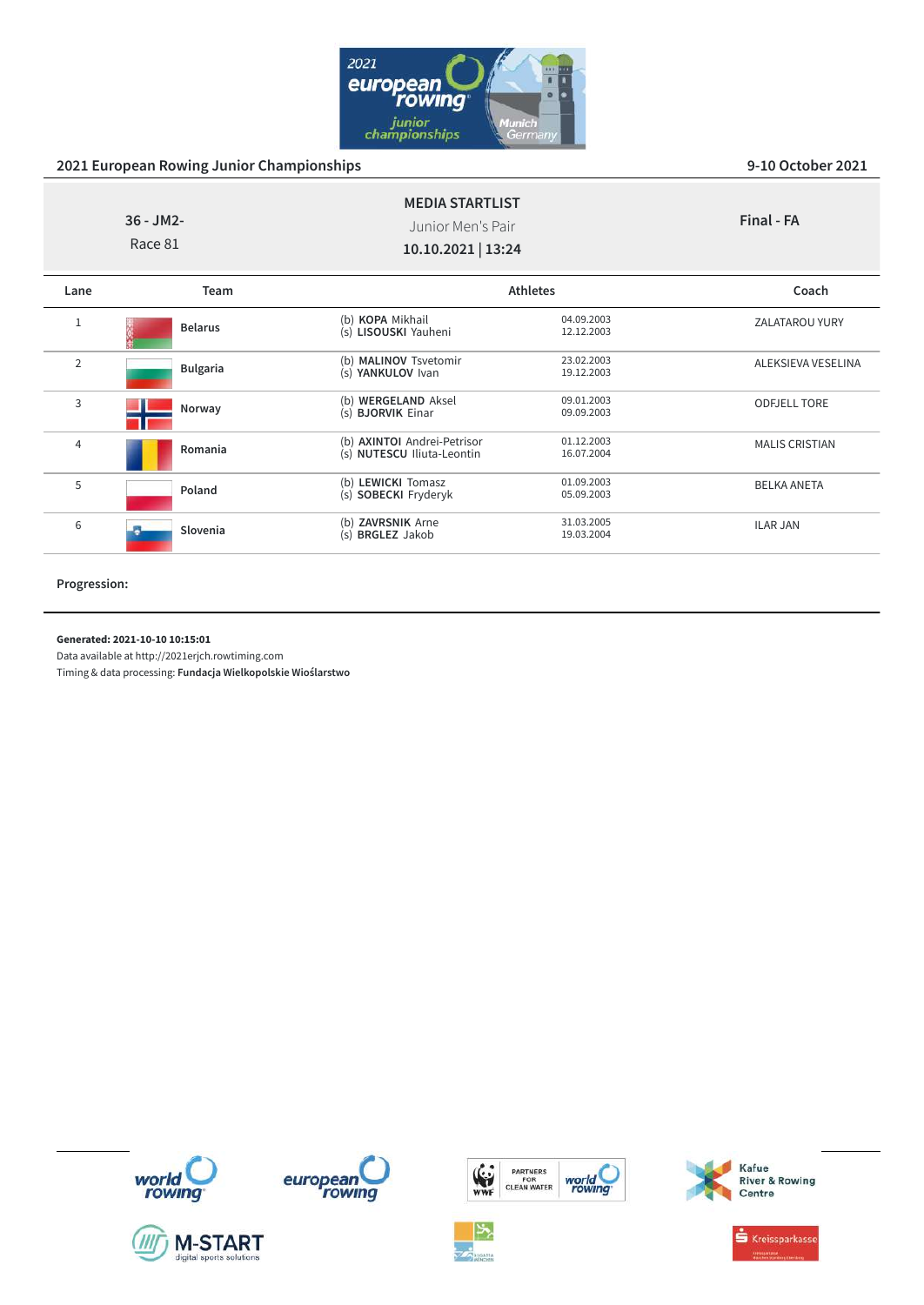

HOPPE FELIX

|                | 39 - JW4-<br>Race 82 | <b>MEDIA STARTLIST</b><br>Junior Women's Four<br>10.10.2021   13:36                                           |                                                      | Final - F                             |
|----------------|----------------------|---------------------------------------------------------------------------------------------------------------|------------------------------------------------------|---------------------------------------|
| Lane           | Team                 |                                                                                                               | <b>Athletes</b>                                      | Coach                                 |
|                | Italy                | (b) SCIATTELLA Giorgia<br><b>CUZZOCREA Emma</b><br>(3) <b>BENAZZO</b> Anna<br>(s) <b>CRAVERO</b> Irene        | 23.04.2005<br>27.07.2004<br>12.05.2003<br>17.12.2003 | ROMANINI ROBERTO                      |
| $\overline{2}$ | Romania              | (b) DINULESCU Daria-Ioana<br>(2) GUZRAN Maria<br>(3) ROBITU Elena-Maria<br>(s) <b>UNGUREAN</b> Ancuta-Adelina | 06.10.2003<br>11.09.2003<br>12.08.2003<br>31.03.2003 | <b>GRIJUC MARIAN</b>                  |
| 3              | Greece               | (b) VAKOPOULOU Evangelia<br>(2) MAKRYGIANNI Lemonia<br>(3) PAPATERPOU Parthena<br>(s) CHARALAMPIDOU Eleni     | 14.07.2004<br>04.12.2004<br>11.07.2003<br>12.04.2003 | <b>POSTIGLIONE</b><br><b>GIOVANNI</b> |

(b) **DETTMANN** Frida 23.06.2004 (2) **HANSEN** Johanna 19.08.2003 (3) **HOGREFE** Leandra 28.07.2003 (s) **KELLINGHUSEN** Carlotta 26.07.2003

**Progression:**

**Generated: 2021-10-10 10:15:01**

<sup>4</sup> **Germany**

Data available at http://2021erjch.rowtiming.com

Timing & data processing: **Fundacja Wielkopolskie Wioślarstwo**















Kreissparkasse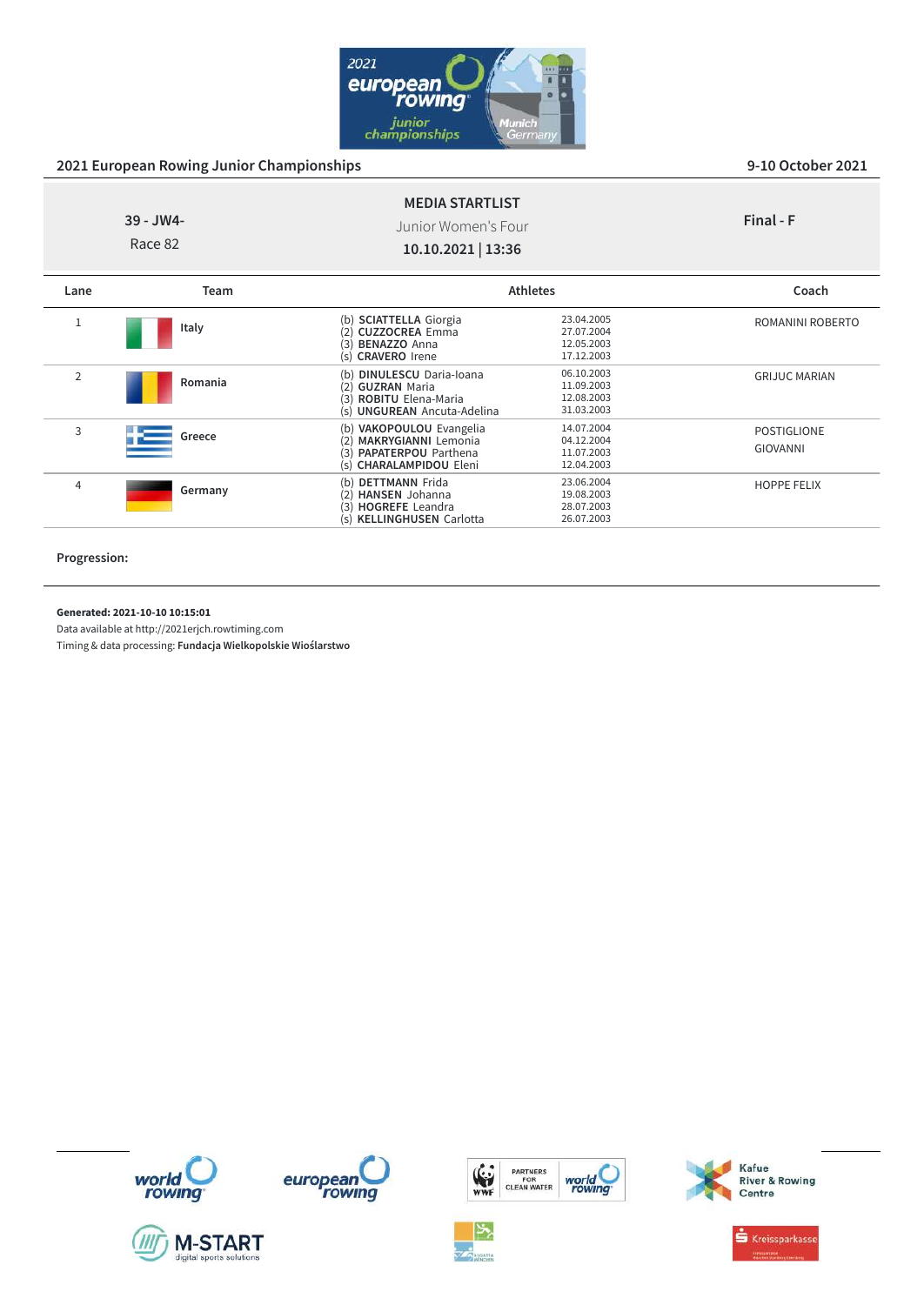

| <b>MEDIA STARTLIST</b><br>40 - JM4-<br>Junior Men's Four<br>Race 83<br>10.10.2021   13:48 |         |                                                                                                            | Final - FA                                           |                     |
|-------------------------------------------------------------------------------------------|---------|------------------------------------------------------------------------------------------------------------|------------------------------------------------------|---------------------|
| Lane                                                                                      | Team    |                                                                                                            | <b>Athletes</b>                                      | Coach               |
| ÷.                                                                                        | Germany | <b>TERNKA Simon</b><br>(b)<br><b>WIECK Michel</b><br>(3)<br><b>WETJEN Hanno</b><br>(s) ROSENQUIST Leonardo | 28.09.2004<br>08.04.2004<br>25.06.2004<br>27.05.2004 | <b>STREMPEL JAN</b> |

| $\overline{2}$ | Italy          | (b) GILLI Pietro<br>(2)<br><b>CECCARINO Federico</b><br><b>KUSHNIR Victor</b><br>(3)<br>(s) <b>BARDELLI</b> Francesco                             | 23.06.2003<br>12.01.2003<br>06.08.2003<br>18.05.2003 | <b>BRAGHIROLI</b><br><b>GABRIELE</b> |
|----------------|----------------|---------------------------------------------------------------------------------------------------------------------------------------------------|------------------------------------------------------|--------------------------------------|
| 3              | Turkey         | <b>ERMAN Enver</b><br>(b)<br><b>ERKAL Serkan</b><br>(2)<br>(3)<br><b>AYDIN Kaan</b><br>(s) <b>ILGUN</b> Ali Ardil                                 | 07.06.2003<br>11.02.2003<br>24.09.2003<br>23.05.2003 | <b>ILIC NEBOJSA</b>                  |
| 4              | <b>Belarus</b> | <b>BRENCH Dzianis</b><br>(b)<br><b>HUBKO</b> Andrei<br>(2)<br>RAZANOVICH Uladzislau<br>(3)<br>VITKOUSKI Mikita<br>(s)                             | 08.04.2003<br>27.09.2003<br>23.10.2003<br>09.10.2003 | DZIUBCHANKA<br><b>VALERY</b>         |
| 5              | Romania        | <b>MALIS Andrei-Valentin</b><br>(h)<br><b>BODNAR Marius-lonel</b><br>(2)<br><b>NEAGOE Costi-Daniel</b><br>3<br><b>CIORNEI Petru Andrei</b><br>(s) | 08.06.2003<br>21.08.2004<br>21.05.2003<br>10.04.2004 | <b>MALIS CRISTIAN</b>                |
| 6              | <b>Denmark</b> | <b>BOSNES Tobias Kramer</b><br>(b)<br><b>SOENDERGAARD</b> Christian<br>(2)<br><b>ANDERSEN Elias</b><br>(3)<br><b>MIKKELSEN Simon</b><br>(S)       | 13.11.2004<br>19.06.2004<br>04.07.2004<br>20.06.2004 | <b>MADSEN SOEREN</b>                 |

**Progression:**

**Generated: 2021-10-10 10:15:01**

Data available at http://2021erjch.rowtiming.com













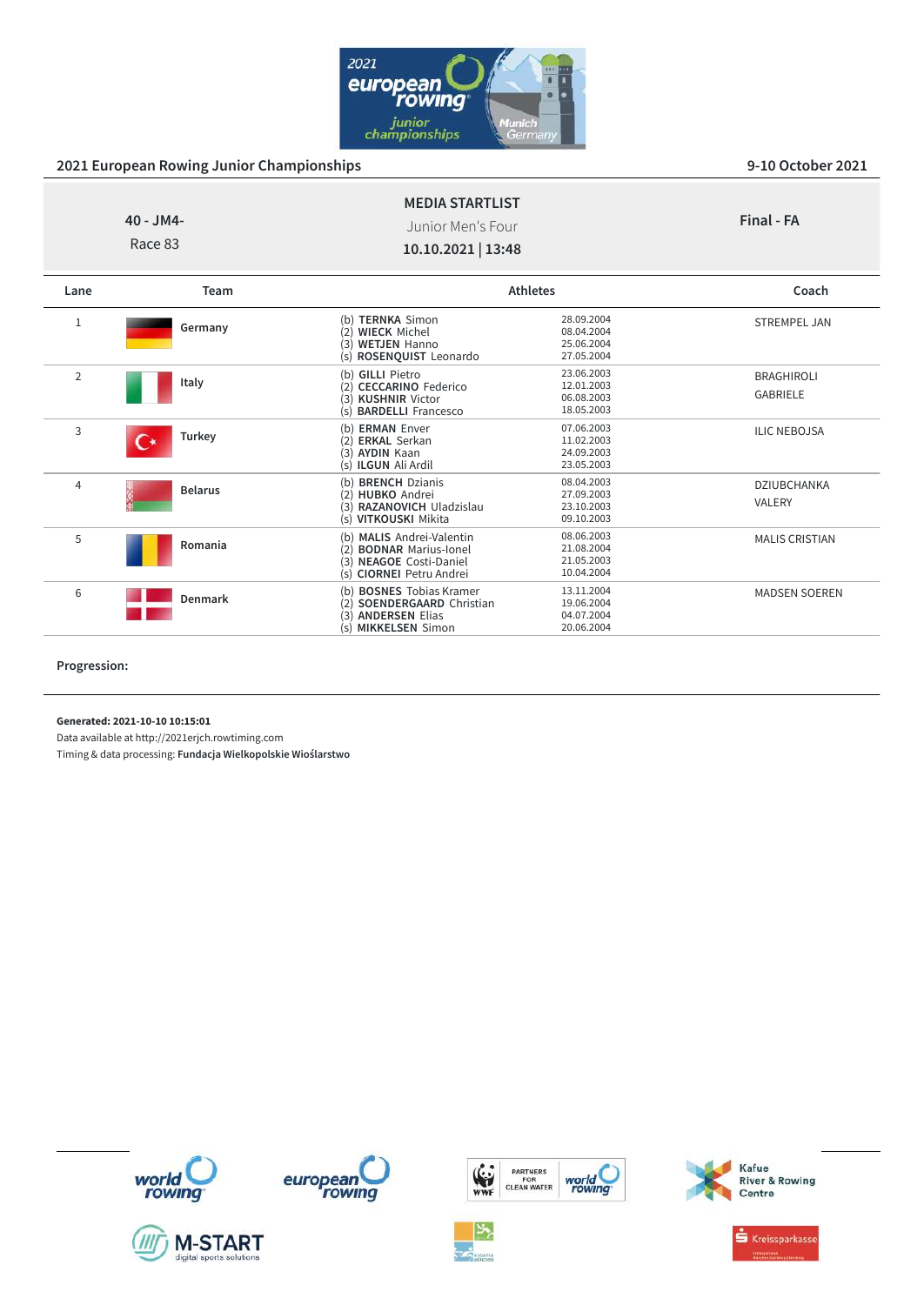

**Final - FA**

#### **41 - JW4x** Race 84 **MEDIA STARTLIST** Junior Women's Quadruple Sculls **10.10.2021 | 14:00**

| Lane        | Team                  | <b>Athletes</b>                                                                                                             |                                                      | Coach                     |
|-------------|-----------------------|-----------------------------------------------------------------------------------------------------------------------------|------------------------------------------------------|---------------------------|
| $\mathbf 1$ | Poland                | (b) SULIK Julia<br><b>STEFANIAK Gabriela</b><br><b>KRUKOWSKA Zofia</b><br>(3)<br>(s) <b>GESICKA</b> Julia                   | 07.03.2003<br>15.05.2005<br>20.08.2004<br>14.11.2004 | <b>BLOCH JACEK</b>        |
| 2           | Italy                 | PEDROLA Susanna<br>(b)<br><b>BOSIO</b> Giulia<br>(2)<br><b>GNATTA Alice</b><br>(3)<br>(s) RUBEO Francesca                   | 24.07.2003<br>21.07.2003<br>01.09.2003<br>13.07.2005 | <b>IANNUZZI GAETANO</b>   |
| 3           | <b>Czech Republic</b> | STAROSTOVA Ema<br>(b)<br><b>ZAMOSTNA Veronika</b><br>SVEJDOVA Eliska<br>(3)<br>(s) MACKOVA Kristyna                         | 15.05.2003<br>17.04.2004<br>01.06.2003<br>19.02.2003 | <b>ONDRACEK LUBOS</b>     |
| 4           | Romania               | (b) PETIAN Diana-Ionela<br><b>IORGOVAN</b> Andreea-Fabiola<br>(2)<br><b>MATRAN</b> Ana-Maria<br>(3)<br>(s) SUTA Elena-Diana | 21.06.2003<br>30.10.2003<br>15.02.2004<br>26.02.2003 | <b>GRIJUC MARIAN</b>      |
| 5           | Switzerland           | (b) AHUMADA IRELAND Thalia<br>(2) SCHMID Nicole<br>(3)<br><b>KUEHN Lina</b><br>(s) VON DER SCHULENBURG Alexa                | 31.08.2003<br>31.10.2003<br>13.03.2004<br>19.02.2004 | HOWALD-BUOL<br>ANNA-MARIA |
| 6           | Germany               | (b) CZERR Laura<br><b>HEINE</b> Isabell<br>(2)<br><b>TEICHMANN Ineke</b><br>(3)<br>(s) <b>GUENDUEZ</b> Ayse                 | 01.10.2003<br>04.04.2004<br>25.02.2003<br>06.08.2003 | <b>HERPERTZ CLAUDIA</b>   |

**Progression:**

**Generated: 2021-10-10 10:15:01**

Data available at http://2021erjch.rowtiming.com















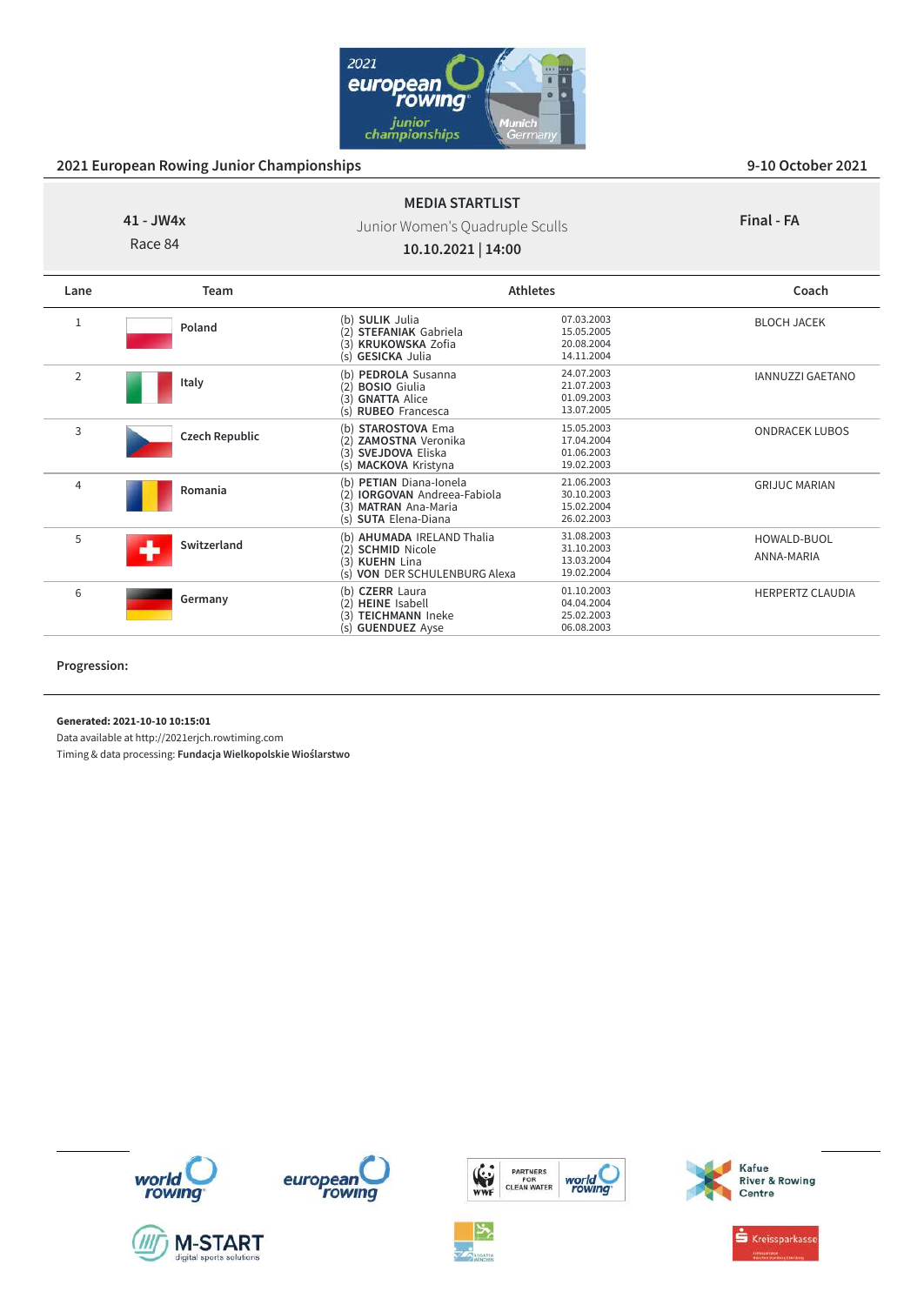

**Final - FA**

# **42 - JM4x**

Race 85

# Junior Men's Quadruple Sculls **10.10.2021 | 14:12**

**MEDIA STARTLIST**

| Lane           | Team                  |                                                                                                                           | <b>Athletes</b>                                      | Coach                   |
|----------------|-----------------------|---------------------------------------------------------------------------------------------------------------------------|------------------------------------------------------|-------------------------|
| $\mathbf{1}$   | Italy                 | <b>PALLOZZI Francesco</b><br>(b)<br><b>BELGERI</b> Matteo<br>2<br>(3)<br><b>GANDOLA Marco</b><br>(s) BIZZOZERO Nicolo     | 07.01.2003<br>08.09.2004<br>09.04.2004<br>10.11.2003 | <b>GANDOLA ENRICO</b>   |
| $\overline{2}$ | <b>Czech Republic</b> | (b) <b>INGR</b> Jiri<br>CIZEK Jan<br>(2)<br>(3) KOSKA Jan<br>(s) <b>SNAJDR</b> Adam                                       | 03.09.2003<br>27.05.2003<br>27.04.2004<br>30.12.2003 | <b>KNOB PAVEL</b>       |
| 3              | Russia                | (b) NIKITENKOV Andrei<br><b>MAZOVKA Artem</b><br>(2)<br><b>KOLOSOV</b> Viacheslav<br>(3)<br>(s) RATUSHNIUK Vladislav      | 03.08.2003<br>21.10.2004<br>12.03.2004<br>15.04.2003 | <b>KRAVCHENKO IURII</b> |
| 4              | Germany               | (b) VAN DER BERGH Kjell<br><b>DOBRZALSKI</b> Kaspar<br>(2)<br>(3) AETHNER Christian<br>(s) MEIS Justus                    | 14.02.2003<br>19.08.2004<br>28.08.2004<br>16.03.2004 | <b>KOEHLER FRANK</b>    |
| 5              | <b>Belarus</b>        | <b>SINENKA Pavel</b><br>(b)<br><b>BUBOVICH Ivan</b><br>(2)<br>(3)<br><b>MAKAREVICH Ivan</b><br><b>BONDAR Anton</b><br>(s) | 24.09.2004<br>14.01.2004<br>21.01.2004<br>23.07.2004 | <b>ILYIN VALERY</b>     |
| 6              | Switzerland           | (b) ZEDKA Ondrej<br><b>EGLI</b> Gian Luca<br>(2)<br><b>WIDMER David</b><br>(3)<br>(s) SALERNO Leonardo                    | 08.10.2004<br>14.09.2004<br>07.07.2003<br>22.03.2004 | <b>FAULKNER JOHN</b>    |

**Progression:**

**Generated: 2021-10-10 10:15:01**

Data available at http://2021erjch.rowtiming.com

Timing & data processing: **Fundacja Wielkopolskie Wioślarstwo**













Kafue<br>River & Rowing<br>Centre

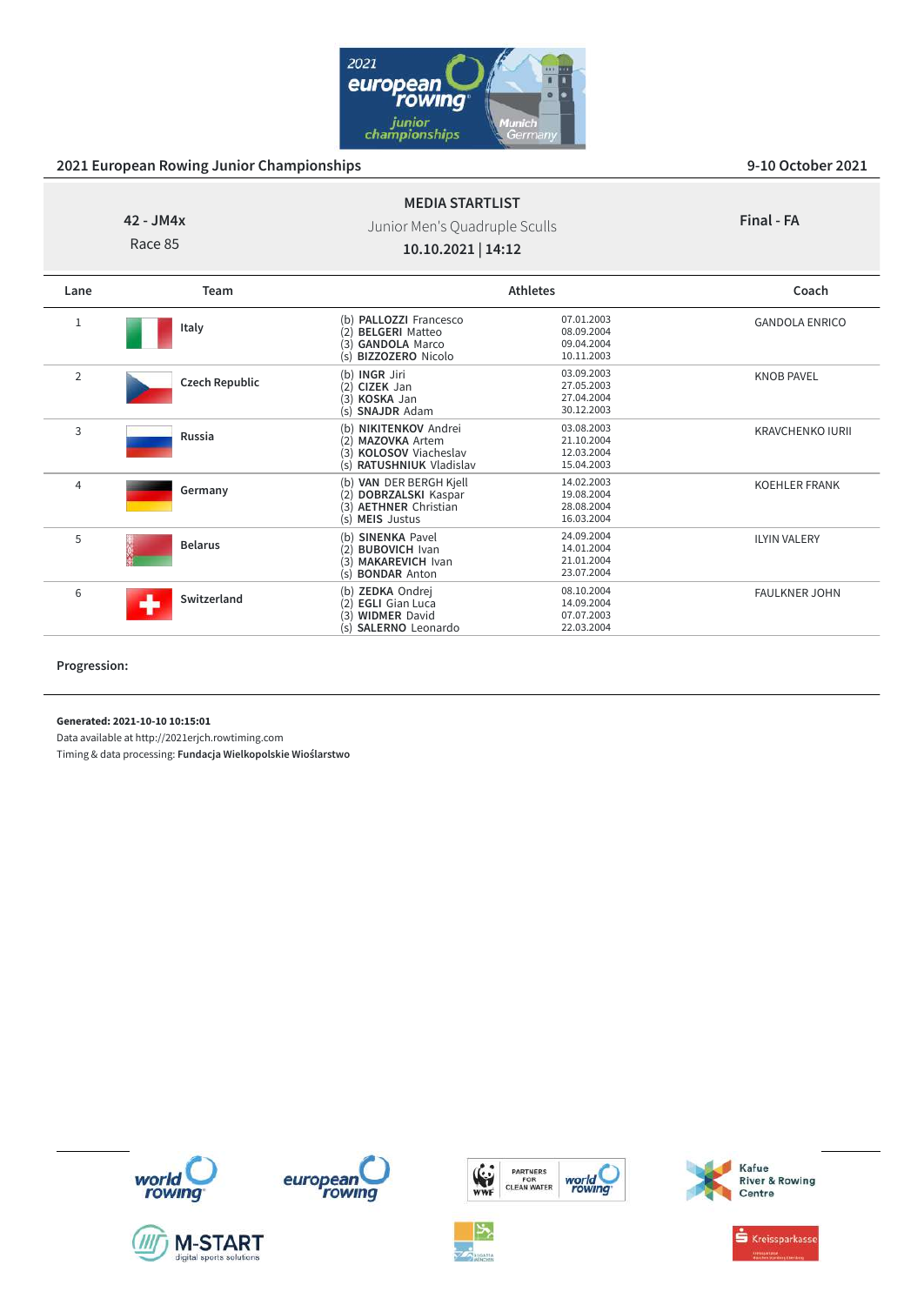

GERHARDT MARIE-CHRISTINE

| 2021 European Rowing Junior Championships |                       |                                                                                                                                                                                                                                |                                                                                                                            | <b>2-TO OCTODEL SAST</b> |
|-------------------------------------------|-----------------------|--------------------------------------------------------------------------------------------------------------------------------------------------------------------------------------------------------------------------------|----------------------------------------------------------------------------------------------------------------------------|--------------------------|
| 43 - JW8+<br>Race 86                      |                       | <b>MEDIA STARTLIST</b><br>Juniors Women's Eight<br>10.10.2021   14:24                                                                                                                                                          |                                                                                                                            | Final - F                |
| Lane                                      | Team                  | <b>Athletes</b>                                                                                                                                                                                                                |                                                                                                                            | Coach                    |
| 1                                         | Italy                 | (b) RICCIO Anna<br>(2) MARCA Elisa<br>(3) PIERSANTI Emma<br>(4) NICHIFOR Eleonora<br>(5) GALLUCCI Victoria<br>(6) FANCIULLI Chiara<br>(7) BORRIELLO Giorgia<br>(s) BENVENUTI Chiara<br>DE MARTINO Benedetta<br>(c)             | 10.12.2005<br>26.05.2005<br>04.07.2003<br>12.03.2003<br>07.01.2004<br>22.11.2003<br>17.03.2003<br>28.07.2003<br>03.01.2003 | <b>ADEMOLLO ENZO</b>     |
| 2                                         | <b>Czech Republic</b> | (b) DRNKOVA Anna<br>(2) NOVOTNA Karolina<br>(3) HORAKOVA Karolina<br>(4) HYBNEROVA Lea<br>(5) HULOVA Dana<br>(6) HAJNOVICOVA Ester<br>(7) VALKOVA Eliska Martina<br>(s) MOTLOVA Anna Carolina<br>(c) VYHNALOVA Lucie           | 27.07.2003<br>28.02.2004<br>20.04.2004<br>03.01.2003<br>08.06.2003<br>13.09.2005<br>01.11.2004<br>19.04.2003<br>16.05.2006 | SINDILKOVA RADKA         |
| 3                                         | <b>Belarus</b>        | (b) BOGROVA Ulyana<br>(2) HUBAR Tatsiana<br>(3) KAVALENKA Kira<br>(4) SAVITSKAYA Alina<br>(5) ZALATAROVA Palina<br>(6) DARAKHAVETS Milana<br>(7) <b>ANATSKA</b> Veranika<br>(s) MINKOVA Karyna<br>(c) <b>IVANOVA</b> Krystsina | 06.01.2006<br>11.08.2004<br>26.09.2006<br>04.11.2003<br>05.11.2004<br>11.01.2006<br>26.04.2003<br>08.04.2004<br>30.01.2006 |                          |
| 4                                         | Romania               | (b) MOCANU Elena Silvia<br>(2) CERBU Elena-Andreea<br>(3) LOGHIN Ana-Maria<br>(4) NECULAEASA Florentina-Georgiana<br>(5) AZOITEI Valentina Amalia                                                                              | 04.01.2004<br>11.11.2003<br>18.10.2003<br>21.04.2003<br>14.08.2004                                                         | <b>GRIJUC MARIAN</b>     |

(6) **RUSCUTA** Alexandra-Georgiana 18.10.2003<br>(7) **POPA** Petruta-lonela 13.06.2003 (7) **POPA** Petruta-Ionela 13.06.2003 (s) **DUMITRU** Mariana-Laura 29.08.2003 (c) **PETREANU** Victoria-Stefania 21.01.2003

(**b) GUENTHNER** Elena 14.06.2004<br>(2) **BERNER** Sandra 23.06.2004<br>(3) JUSCHKA Kathrin 08.02.2004 (**b) GUENTHNER** Elena (**2) BERNER** Sandra (**2) BERNER Sandra** (**3) JUSCHKA Kathrin** (**4) OB 0.021.2004** (**4) BREITENFELDT** Lina (**4)** 0.01.2004 (**5) SASSE** Nele

(5) **SASSE** Nele 05.02.2003 (6) **LAUTER** Franka Marlene 09.10.2003 (7) **SCHMIDT** Lotta-Laura 30.06.2004 (s) **WERNER** Raphaela 26.04.2004<br>
(c) **MARX** Alexandra 29.03.2003

**MARX** Alexandra

#### **Progression:**

**Generated: 2021-10-10 10:15:01**

<sup>5</sup> **Germany**

Data available at http://2021erjch.rowtiming.com

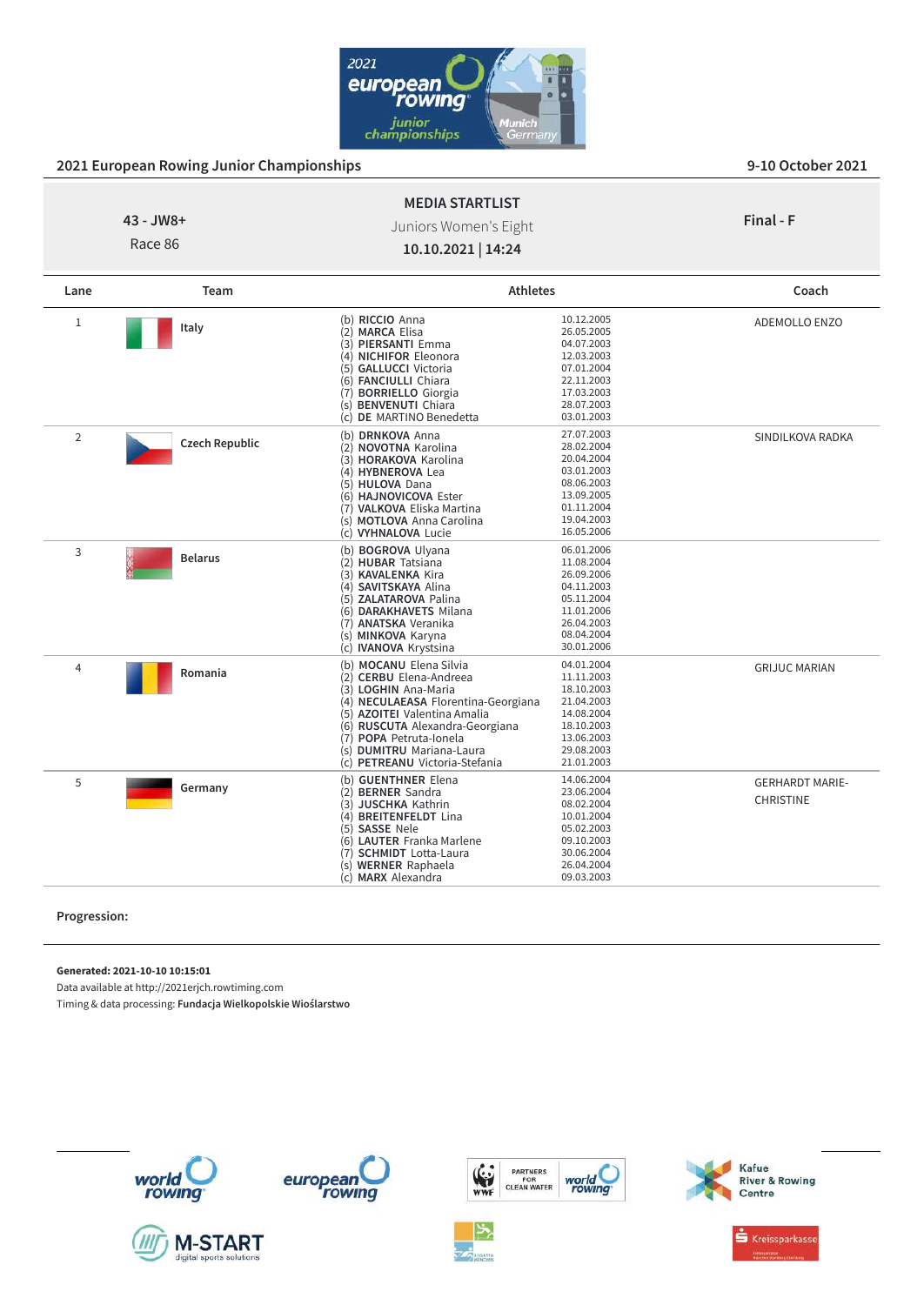

| $38 - JM2x$<br>Race 87 |                       | <b>MEDIA STARTLIST</b><br>Junior Men's Double Sculls<br>10.10.2021   14:36 |                          | Final - FA                            |
|------------------------|-----------------------|----------------------------------------------------------------------------|--------------------------|---------------------------------------|
| Lane                   | Team                  | <b>Athletes</b>                                                            |                          | Coach                                 |
| 1                      | Slovenia              | (b) KORBAR Jurij<br>(s) MARKUZA Matej                                      | 08.09.2004<br>15.04.2004 | <b>BLAZIC ANZE</b>                    |
| 2                      | <b>Czech Republic</b> | (b) SPRINZL Jakub<br>(s) PECIVAL Ondrej                                    | 20.09.2004<br>26.07.2004 | LITERA JAKUB                          |
| 3                      | Croatia               | (b) POLJANCIC Davor<br>(s) BOSKOVIC Roko                                   | 12.03.2003<br>19.05.2003 | <b>PETROVIC KRESIMIR</b>              |
| $\overline{4}$         | Poland                | (b) KULKA Mikolaj<br>(s) GALEZA Daniel                                     | 18.12.2003<br>29.01.2004 | <b>BYKOWSKI TOMASZ</b>                |
| 5                      | Greece                | (b) TRIANTAFYLLOU Efstratios<br>(s) ATHANASIADIS KAOUDIS Andreas           | 20.06.2003<br>17.07.2003 | <b>POSTIGLIONE</b><br><b>GIOVANNI</b> |
| 6                      | Germany               | (b) KLUGE Konstantin<br>(s) LANGHANS Johannes                              | 09.08.2003<br>28.09.2003 | <b>WAERMER CHRISTIAN</b>              |
|                        |                       |                                                                            |                          |                                       |

**Progression:**

#### **Generated: 2021-10-10 10:15:01**

Data available at http://2021erjch.rowtiming.com

Timing & data processing: **Fundacja Wielkopolskie Wioślarstwo**













world<br>rowing



 $\stackrel{\bullet}{\bullet}$  Kreissparkasse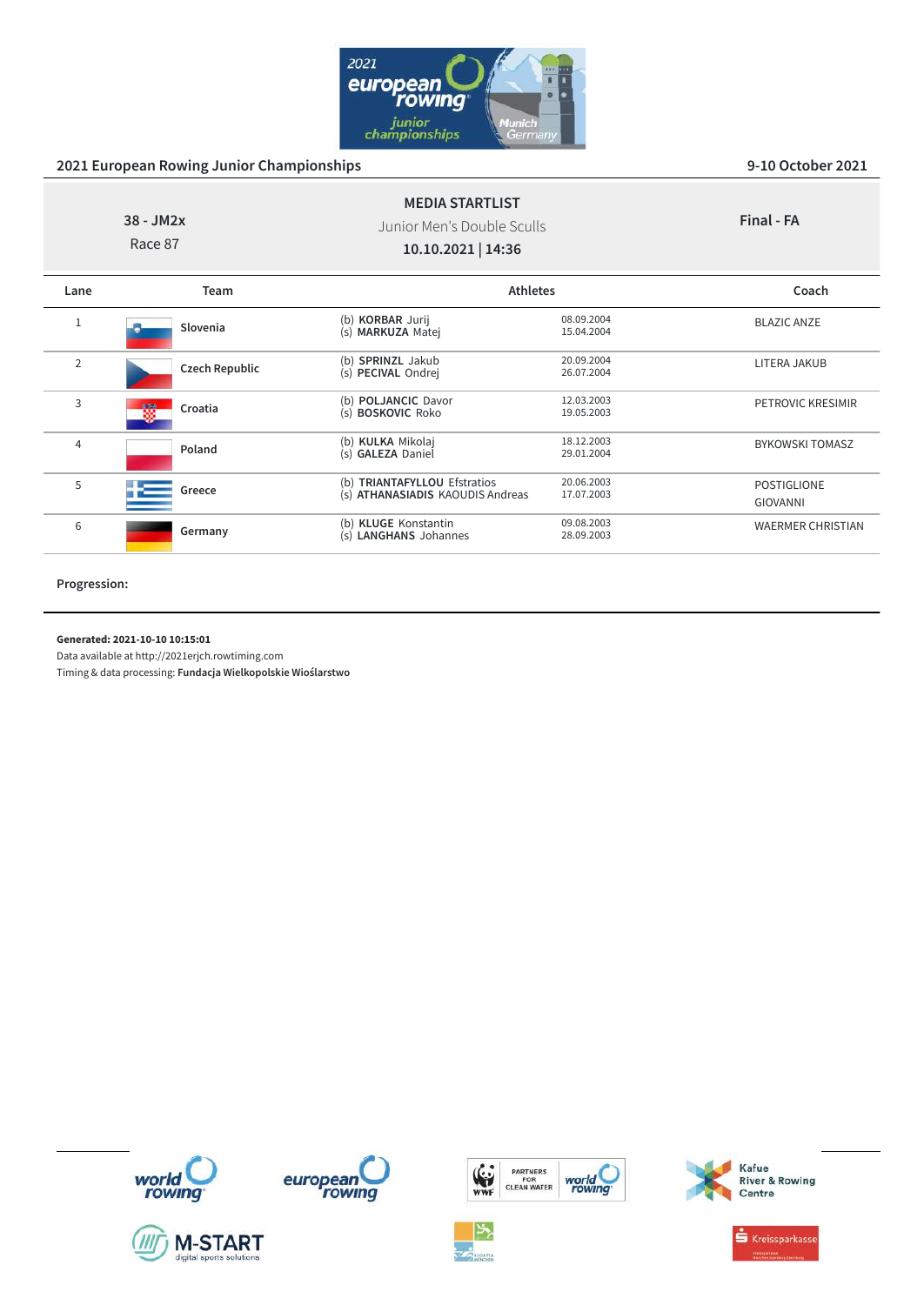

|                | 37 - JW2x<br>Race 88 | <b>MEDIA STARTLIST</b><br>Junior Women's Double Sculls<br>10.10.2021   14:48 |                          | Final - FA                            |
|----------------|----------------------|------------------------------------------------------------------------------|--------------------------|---------------------------------------|
| Lane           | <b>Team</b>          |                                                                              | <b>Athletes</b>          | Coach                                 |
| 1              | Denmark              | (b) <b>BOMMER</b> Laetitia<br>(s) NIELSEN Stine                              | 21.11.2003<br>13.10.2003 | <b>CHRISTIANSEN JENS</b>              |
| $\overline{2}$ | Belgium              | (b) <b>ELOISE</b> Joris<br>(s) ASTRID Van Roy                                | 15.05.2003<br>26.09.2003 |                                       |
| 3              | <b>Belarus</b>       | (b) RUSAK Anastasiya<br>(s) VASILYEVA Viktoryia                              | 03.01.2004<br>21.06.2004 | <b>KASHKALDA</b><br>ALIAKSANDR        |
| $\overline{4}$ | Greece               | (b) NATSIOULA Styliani<br>(s) FRAGKOU Evangelia                              | 09.12.2004<br>22.02.2003 | <b>POSTIGLIONE</b><br><b>GIOVANNI</b> |
| 5              | Slovenia             | (b) DREMELJ Jana<br>(s) COP Ruby                                             | 07.10.2004<br>19.07.2003 | PIRIH MIHA                            |
| 6              | Italy                | (b) BUSSACCHETTI Alice<br>(s) VOLPONI Edda                                   | 01.08.2004<br>24.09.2003 | <b>TESTONI MARCO</b>                  |

**Progression:**

#### **Generated: 2021-10-10 10:15:01**

Data available at http://2021erjch.rowtiming.com